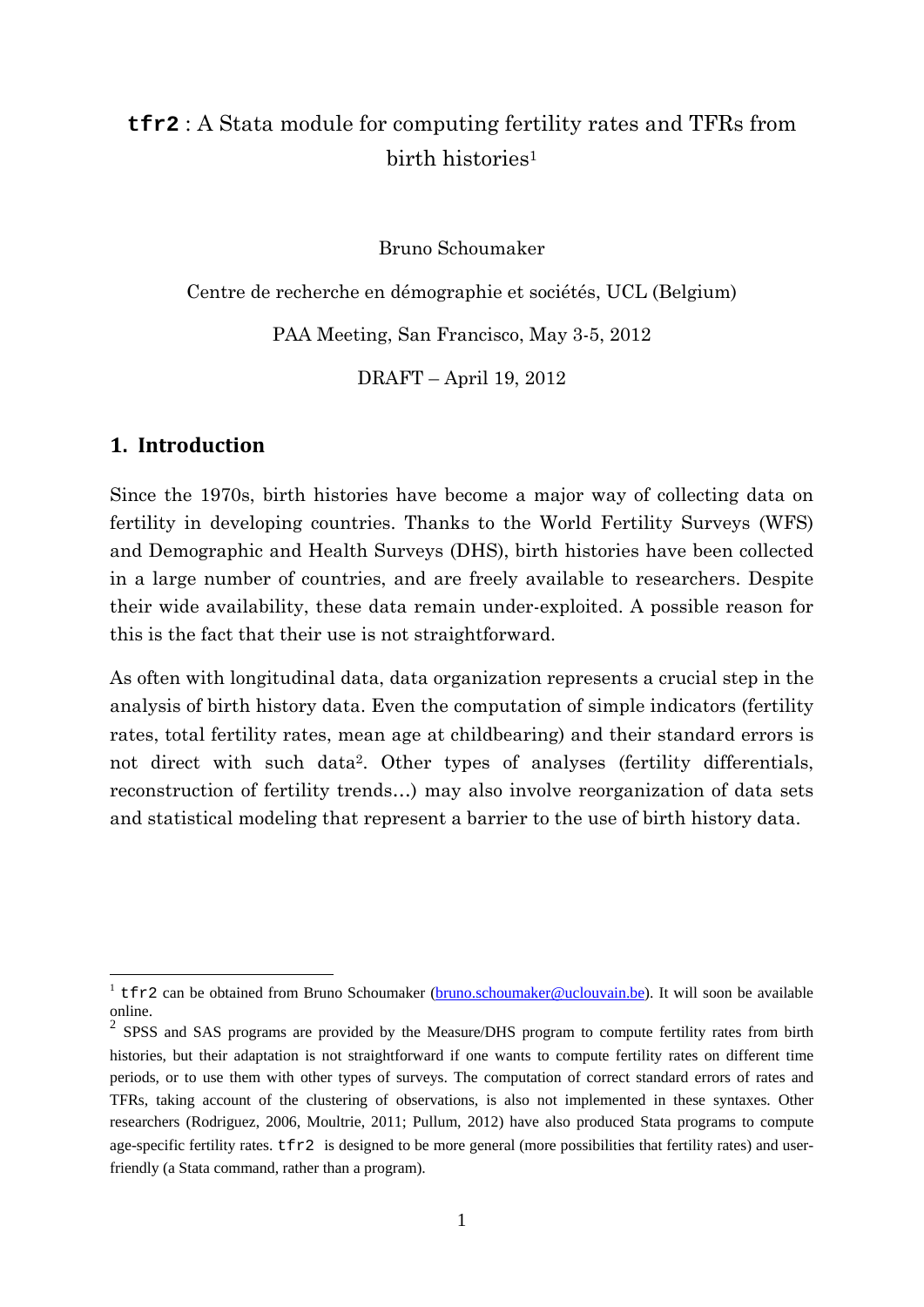The **tfr2** module for Stata<sup>3</sup> was prepared to analyze birth history data in a userfriendly and flexible way. It is designed to be used primarily with DHS data, but can also be used easily with birth histories from other sources (e.g. WFS). In this paper, I present the way the tfr2 module (and its companion tabexp) works, and discuss a few examples of analyses that can be done easily with **tfr2**. I illustrate its use with birth histories from DHS and WFS.

### **2. TFR2 in brief**

<u>.</u>

**tfr2** is a stata command (.ado file) to analyze birth history data. Three types of analyses are performed by  $\text{tr}2$ : (1) the computation of age-specific fertility rates and TFRs, as well as their standard errors, (2) the reconstruction of fertility trends, and (3) the estimation of fertility differentials (rate ratios). The tfr2 module is composed of two parts:

- 1) A tool to transform birth history data into a table of births and exposure. A Stata command called tabexp was created for this. tabexp is used by tfr2, but can also be used separately.
- 2) A Poisson regression model to compute fertility rates, fertility trends and fertility differentials from a table of births and exposure (produced by tabexp). Standard errors are also computed by tfr2.

#### **3. Why a Stata module for fertility rates?**

The idea of making a Stata module for analyzing birth history data stems from several needs.

1) *Flexibility* – In various situations, it may be necessary to compute fertility rates that do not correspond to those published in the survey reports (or on the Statcompiler for DHS). For instance, fertility rates are usually published for the 3 years before the survey, but a longer period (e.g. 5-year) may be preferable in some cases – notably when working on smaller populations. In some instances, rates need to be computed on calendar years instead of 'years preceding the survey'.

<sup>3</sup> Stata is a software that is largely used among demographers, and that offers powerful data management and statistical tools. tfr2 uses Stata's capability to integrate users' commands that can be run in the same way as official Stata commands.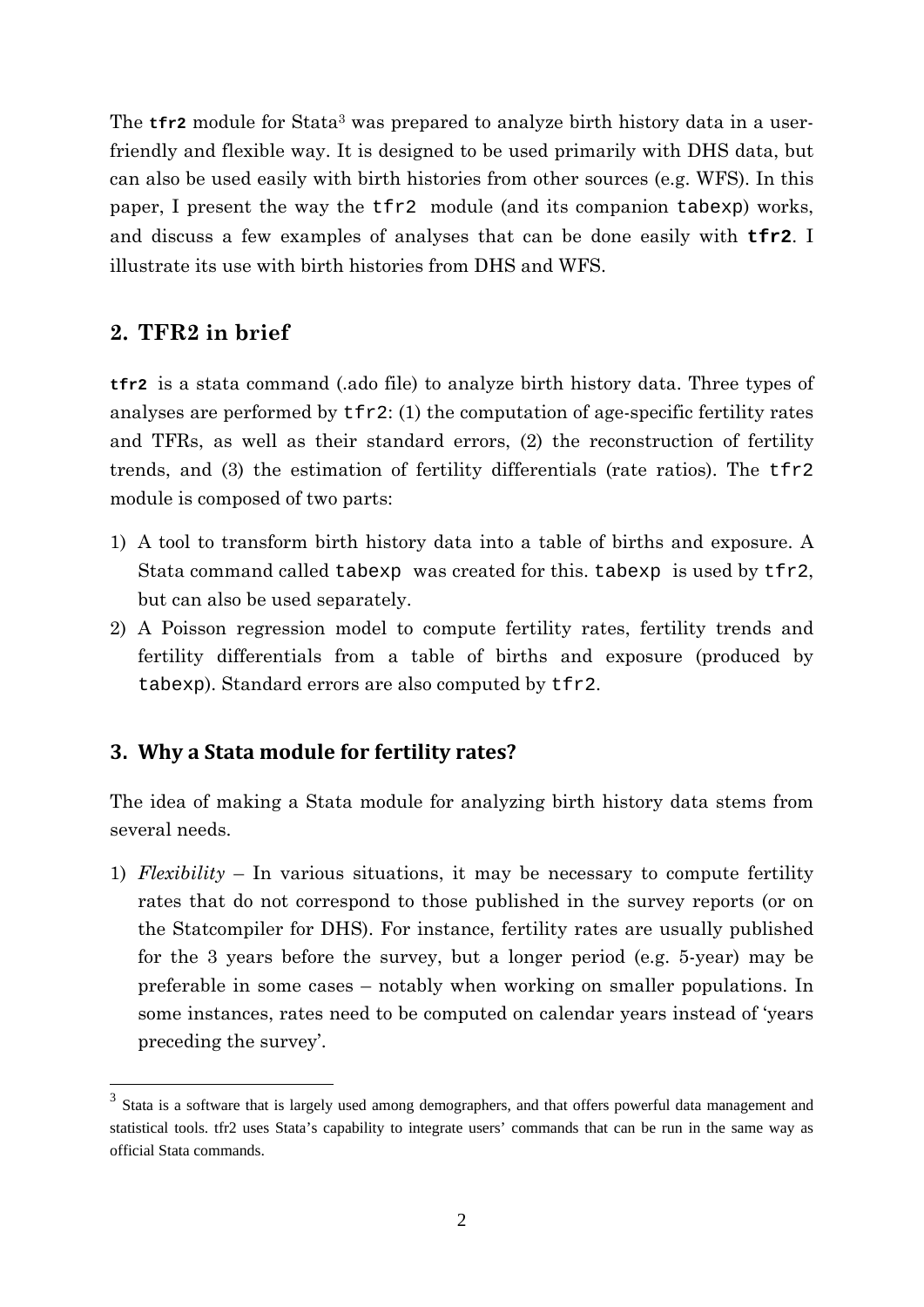- 2) *User-friendliness* The computation of fertility rates as published in DHS reports is not straightforward. Some programming is needed to compute the number of births and exposure between exact ages. The existing syntaxes provided by DHS can be adapted to other situations, but this is timeconsuming and not necessarily easily done. A user-friendly tool that organizes the datasets in a flexible way facilitates the computation of fertility rates.
- 3) *Versatility –* The combination of a properly organized dataset and Poisson regression allows computing classical indicators of fertility (rates, TFR), reconstructing fertility trends, and conducting multivariate analyses within the same framework. This in turn facilitates the transition from descriptive to multivariate analyses.

This Stata module is expected to:

- 1) Facilitate the computation of fertility rates and correct standard errors with birth history data from various types of surveys (DHS, WFS,…)
- 2) Improve evaluation of data quality through the computation of rates by single year of age, reconstruction of trends of fertility rates by year,…
- 3) Stimulate exploratory analysis of fertility trends and differentials

# **4. Birth histories in DHS surveys and recode data files**

The **tfr2** module can be used with birth histories collected in various types of surveys. Given their wide availability, this paper will mainly use examples from DHS data. For this reason, I briefly explain the way birth histories are collected and organized in DHS data files. This presentation is based on the use of standard recode data files in Stata format (individual recode Stata system file, for instance boir51dt.dta for the 2008 Bolivia survey)4.

A birth history collects the dates of all the births a woman has had in her life, starting from her first birth until the time of the survey. In DHS, both the year and month of birth are recorded, and additional information on child survival is also collected. Birth histories are usually collected from a sample of women aged 15-49 at the time of the survey. In most DHS, birth histories are collected among all women, but in some countries, only married women are eligible for fertility data.

Three types of information are necessary to compute fertility rates from birth histories: (1) the dates of births of the children, (2) the date of birth of each

 4 These files can be downloaded from Measure/DHS website.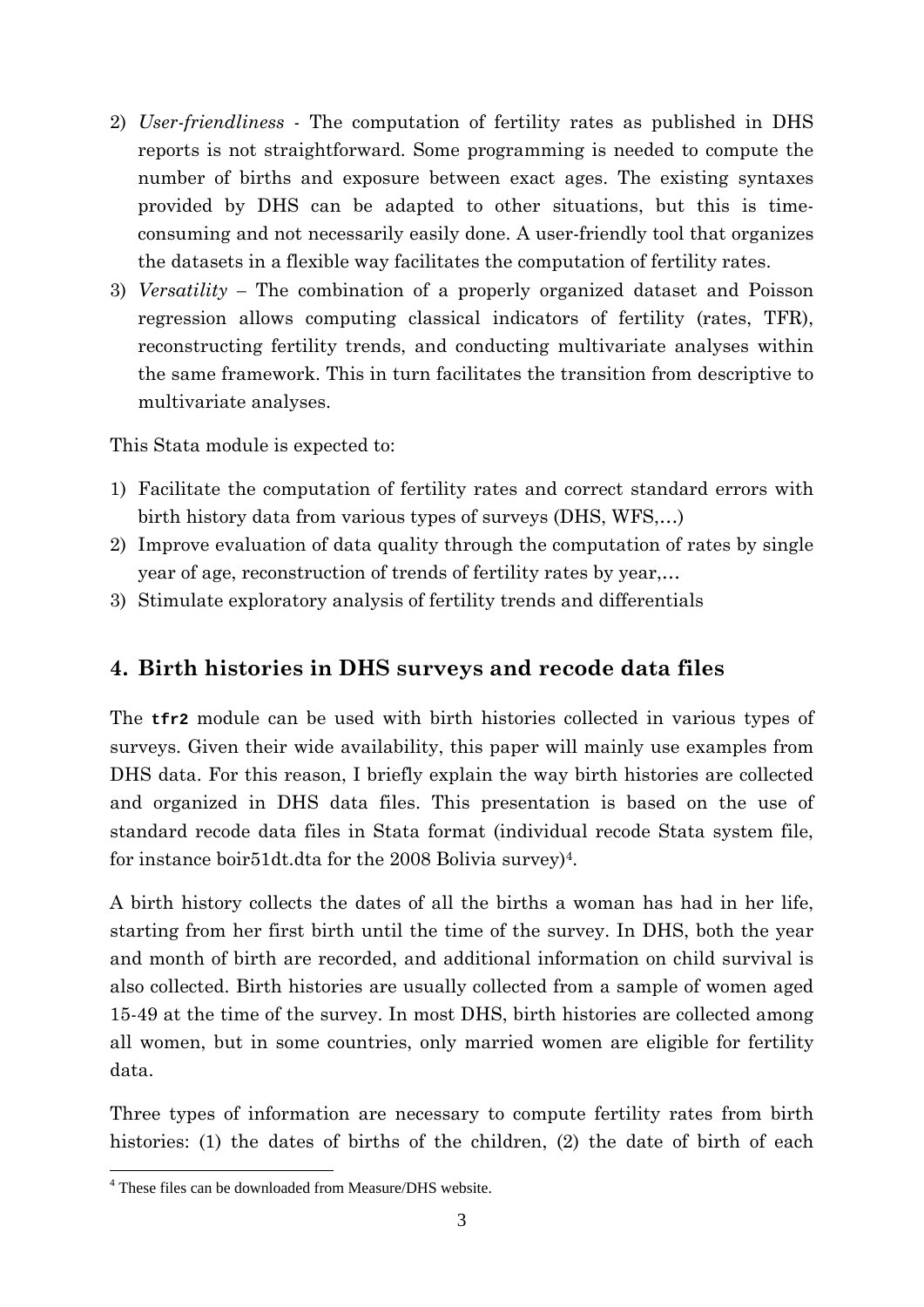woman (whether or not she has ever given birth), and (3) the date of the survey. These dates allow locating events and computing exposure by age, period and cohort. Two other variables are in some cases also necessary: (1) a sampling weight variable to correct for the over- or under-sampling of some women because of sample design or differential response rate (Rutstein and Rojas, 2006), and (2) an *all women factor*, which is used to compute general fertility rates for all women when the sample was limited to ever married women (Rutstein and Rojas, 2006).

Table 1 illustrates typical birth history data with a few cases from the 2008 Bolivia DHS data file (boir51dt.dta). This file includes 16 939 observations (women), of which the first 10 are shown. The first variable (caseid) is the woman identifier<sup>5</sup>. The v005 variable is the sampling weight variable<sup>6</sup>. The date of survey is recorded in v008, and is expressed in Century Month Code (CMC)7. The v011 variable is the date of birth of the woman, also recorded in CMC. Finally, all the births of the birth history are recorded (in CMC) in variables b3\_01 to b3\_20 (only b3\_01 to b3\_10 are shown in Table 1), with b3\_01 corresponding to the most recent birth. Some women have never given birth (e.g. third woman). In such a case, dates of birth contain only missing values.

Table 1. Illustration of birth history data in DHS survey

| caseid                  | v005   | V008 | v011 | b3 01                |                      | b3 02 b3 03          |         | b3 04 b3 05 b3 06 |                          | b3 07   | b3 08                    | b3 09                | b3 10   |
|-------------------------|--------|------|------|----------------------|----------------------|----------------------|---------|-------------------|--------------------------|---------|--------------------------|----------------------|---------|
|                         |        |      |      |                      |                      |                      |         |                   |                          |         | ------------------------ |                      |         |
| $\overline{1}$          | 773970 | 1299 | 972  | 1230                 | 1217                 | $\ddot{\phantom{a}}$ | $\cdot$ | $\cdot$           | $\overline{\phantom{a}}$ |         |                          | $\cdot$              | $\cdot$ |
| -2                      | 773970 | 1299 | 780  | 1294                 | 1268                 | 1227                 | 1205    | 1178              | 1153                     | 1122    | 1097                     | 1079                 | 1052    |
| $\overline{\mathbf{3}}$ | 773970 | 1299 | 1079 | $\sim 100$           | $\mathbf{r}$         |                      | $\cdot$ | $\cdot$           | $\cdot$                  | $\cdot$ | $\cdot$                  | $\cdot$              |         |
| $\overline{4}$          | 773970 | 1299 | 1097 | $\sim$               | $\ddot{\phantom{0}}$ | $\cdot$              | $\cdot$ | $\cdot$           |                          |         |                          |                      |         |
| - 5                     | 773970 | 1299 | 931  | 1283                 | 1214                 | 1189                 | 1165    | $\cdot$           |                          |         |                          | $\ddot{\phantom{a}}$ |         |
| -6                      | 773970 | 1299 | 1093 | $\ddot{\phantom{a}}$ | $\mathbf{r}$         |                      | $\cdot$ | $\cdot$           |                          |         |                          |                      |         |
| 7                       | 773970 | 1299 | 961  | 1244                 | 1220                 | 1197                 | 1175    | 1164              |                          |         |                          |                      |         |
| - 8                     | 773970 | 1299 | 1035 | $\sim$               | $\cdot$              | $\cdot$              | $\sim$  | $\cdot$           |                          |         |                          | $\cdot$              |         |
| 9                       | 773970 | 1299 | 800  | 1241                 | 1214                 | 1130                 | 1078    | $\cdot$           |                          |         |                          |                      |         |
| 10                      | 773970 | 1302 | 1036 | 1270                 | 1250                 | $\sim$               | $\cdot$ | $\cdot$           |                          |         |                          | $\cdot$              |         |

#### **5. Computing events and exposure from births histories**

The computation of age-specific fertility rates requires counting events and measuring exposure in age groups during a defined period. In DHS reports, the rates are usually computed by 5-year age groups (between exact ages) for the 3

<sup>&</sup>lt;sup>5</sup> For this example, I recoded this variable from 1 to n.

<sup>&</sup>lt;sup>6</sup> This variable is "calculated to six decimals but [is] presented in the standard recode files without the decimal" (Rutstein and Rojas, 2006, p.14).

<sup>&</sup>lt;sup>7</sup> The CMC code corresponds to the number of months since January 1900. It is "calculated by multiplying by 12 the difference between the year of an event and 1900. […]The month of the event is added to the previous result" (Rutstein and Rojas, 2006, p.14).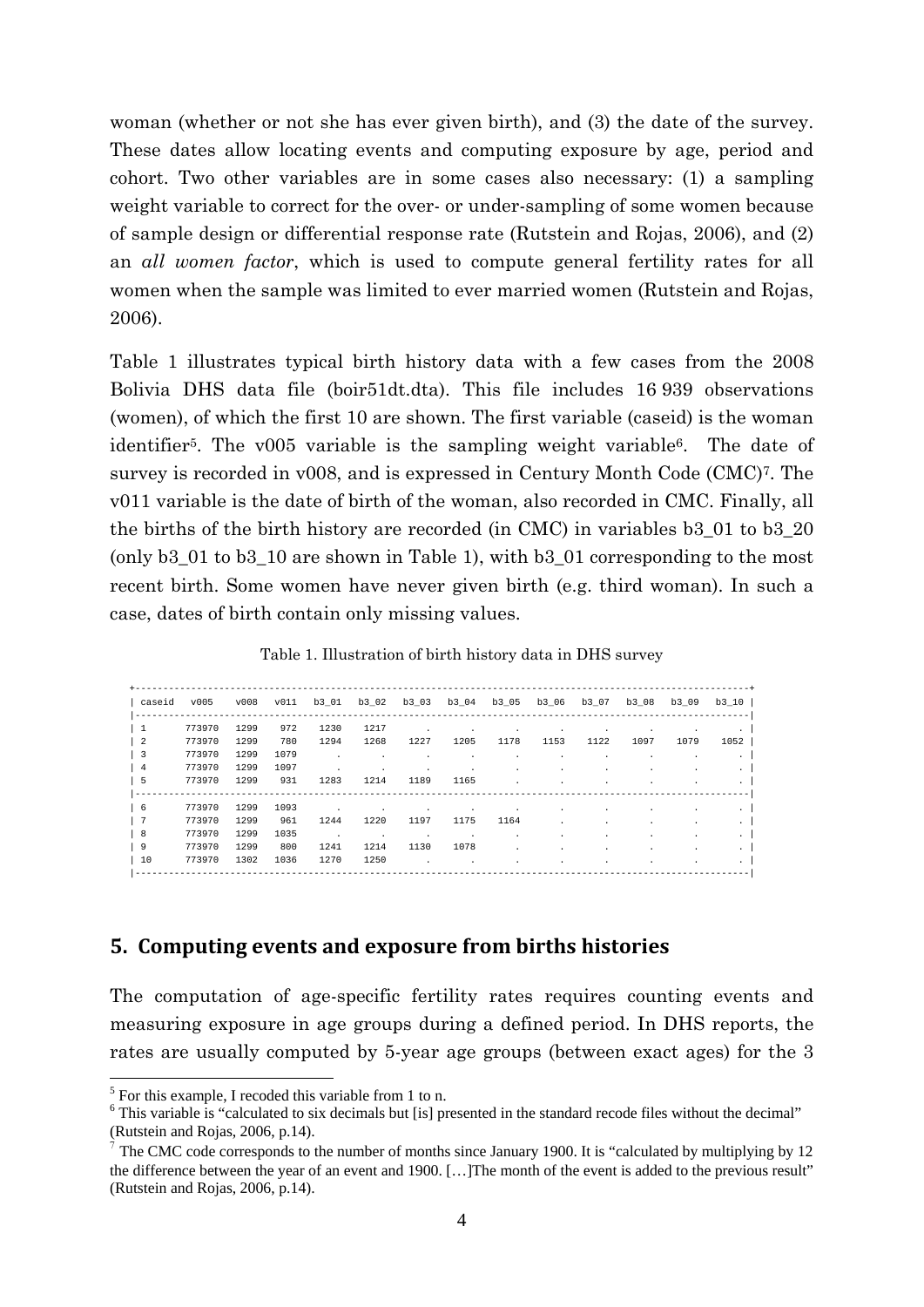years preceding the survey (Rutstein and Rojas, 2006). The following example illustrates the computation of events and exposure in this situation, as implemented in tfr2.

The Lexis diagram (Figure 1) shows the birth histories of the first five women of Table 1. The thick diagonal represents the line of the (hypothetical) oldest woman in the data set; rates can only be computed for ages and periods below that diagonal. Each thin diagonal line represents the life of one of the first five women from Table 1; births are indicated by dots. In this example, I consider that the survey was conducted in March 2008 (CMC equal to 1299) for all women8. Because the last month is incomplete, it is dropped for the computation of rates9. The period covered by rates for the last 3 years thus starts in March 2005 (beginning of month 1263) and ends in February 2008 (end of month 1298). Fertility rates are computed by dividing the number of births by the total exposure in each (orange) rectangle of the Lexis diagram. For the last age group (45-49), the rates will be slightly biased (upward) because of truncation.

Figure 1. Illustration of birth history data on a Lexis diagram. Births and exposure in 5-year age groups for the 3 years preceding the survey.



A flexible approach to compute the number of births and exposure in the rectangles of the Lexis diagram consists in transforming the birth history into a person period data file (Schoumaker, 2004), and then aggregating the data by age groups into a table of births and exposure.

<sup>&</sup>lt;sup>8</sup> This is correct for the 5 women represented on the Lexis diagram, but data collection usually extends over several months, so that the date of survey varies across women.

<sup>&</sup>lt;sup>9</sup> Any birth occurring in month 1299 will be dropped, and exposure in that month will not be included.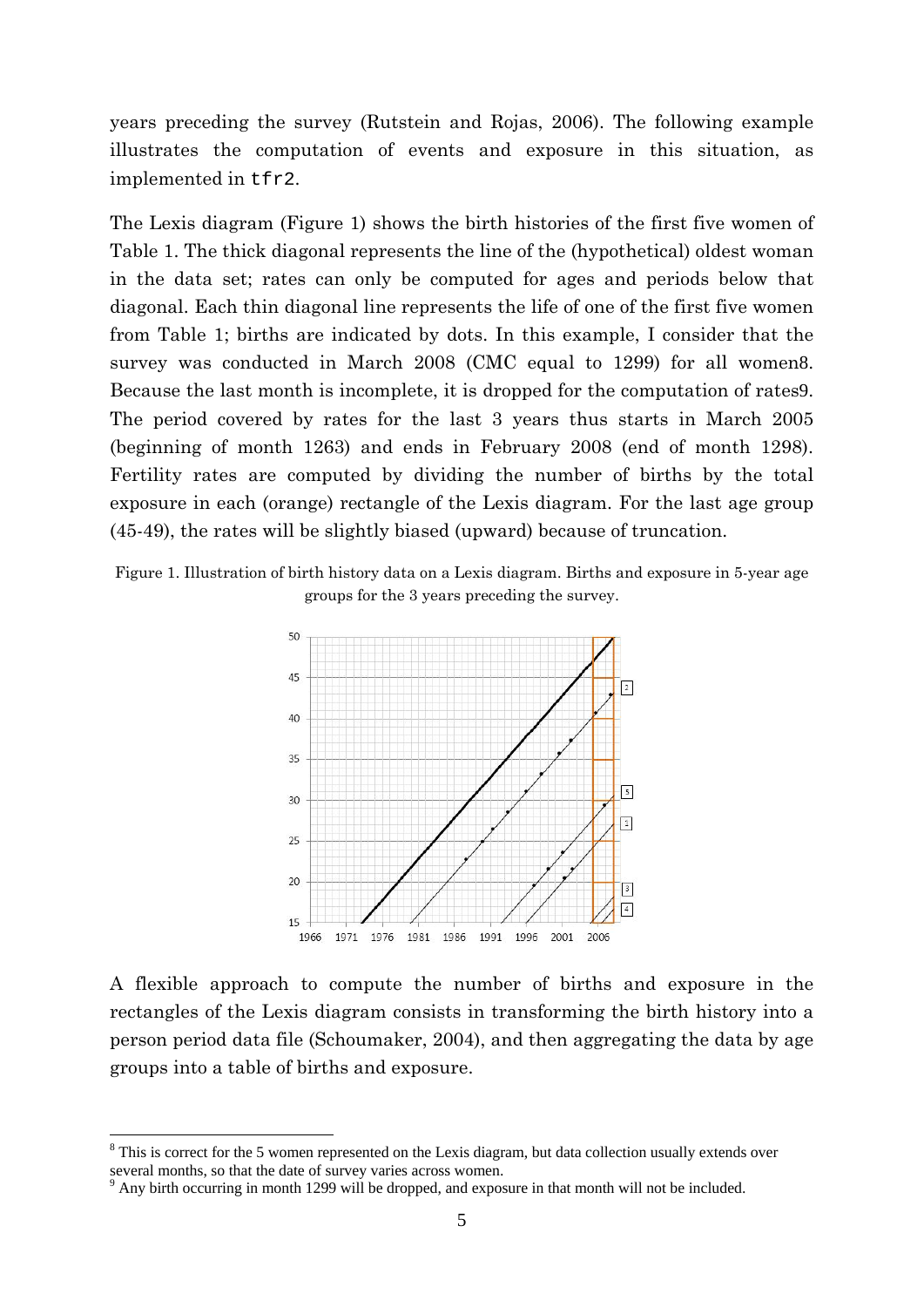*(1) Transforming the birth history into a person period data* file consists in splitting each observation in the original data file (woman) into one or several lines, where each line corresponds to a period in which the age group is constant. The number of births and exposure is computed in each period. We illustrate this in Table 2 with the five women of Figure 1.

In the 3 years preceding the survey, the first woman spent 9 months in the 20-24 age group, and 27 months in the age group 25-2910. She did not give birth during that period. The first line in the data file represents the period she spent in the 20-24 age group, and the second line the period she spent in the 25-29 age group. The number of births and exposure are measured for each period. The second woman spent 36 months in the age group 40-44, and had two births during that period. There is only one line for her in the data file, as her age group did not change in the three years preceding the survey. The third woman spent 36 months in age group 15-19 and had no birth. The fourth woman turned 15 in month 1277: she spent 22 months in the 15-19 age group and had no birth during that period. Finally, the fifth woman spent 28 months in age group 25-29, and 8 months in age group 30-34; she gave birth to one child in the three years preceding the survey, when she was aged 25-29. The information for the 5 women is represented by 7 lines in the data file. This approach will lead to a data file with a larger number of lines than the original data set.

Table 2. Illustration of transformation of birth history data into a person-period data file (births and exposure in 5-year age groups for the 3 years preceding the survey).

| caseid                   | v005   | age q     | births         | expos m | expos y |
|--------------------------|--------|-----------|----------------|---------|---------|
| 1                        | 773970 | $20 - 24$ | 0              | 9       | 0.75    |
| 1                        | 773970 | $25 - 29$ | $\Omega$       | 27      | 2.25    |
| $\overline{\mathcal{L}}$ | 773970 | $40 - 44$ | $\mathfrak{D}$ | 36      | 3.00    |
| 3                        | 773970 | $15 - 19$ | O              | 36      | 3.00    |
| 4                        | 773970 | $15 - 19$ | $\Omega$       | 2.2     | 1.83    |
| 5                        | 773970 | $25 - 29$ | 1              | 28      | 2.33    |
| 5                        | 773970 | $30 - 34$ | O              | 8       | 0.67    |
|                          |        |           |                |         |         |

Legend : expso\_m : exposure in months; expos\_y : exposure in years.

*(2) Aggregating the person-period data file into a table of births and exposure* is done by summing the number of births and the exposure by age group (Table  $3$ )<sup>11</sup>. This preserves all the information needed to compute agespecific fertility rates and their standard errors (the total number of births and

 $10$  She turns 25 in month 972+300 =1272. The 3-year period starts in month 1263 (March 2005). The woman thus spends 9 months (1272-1263) in the 20-24 age group, and 27 months (1298-1272+1) in the 25-29 age group.

 $11$  As discussed later, when sampling weights are used, it involves computing weighted sums, where weights are normalized so that their sum is equal to the sample size. When all women factors are used, it is necessary to multiply exposure (only) by the all women factor before summing exposure.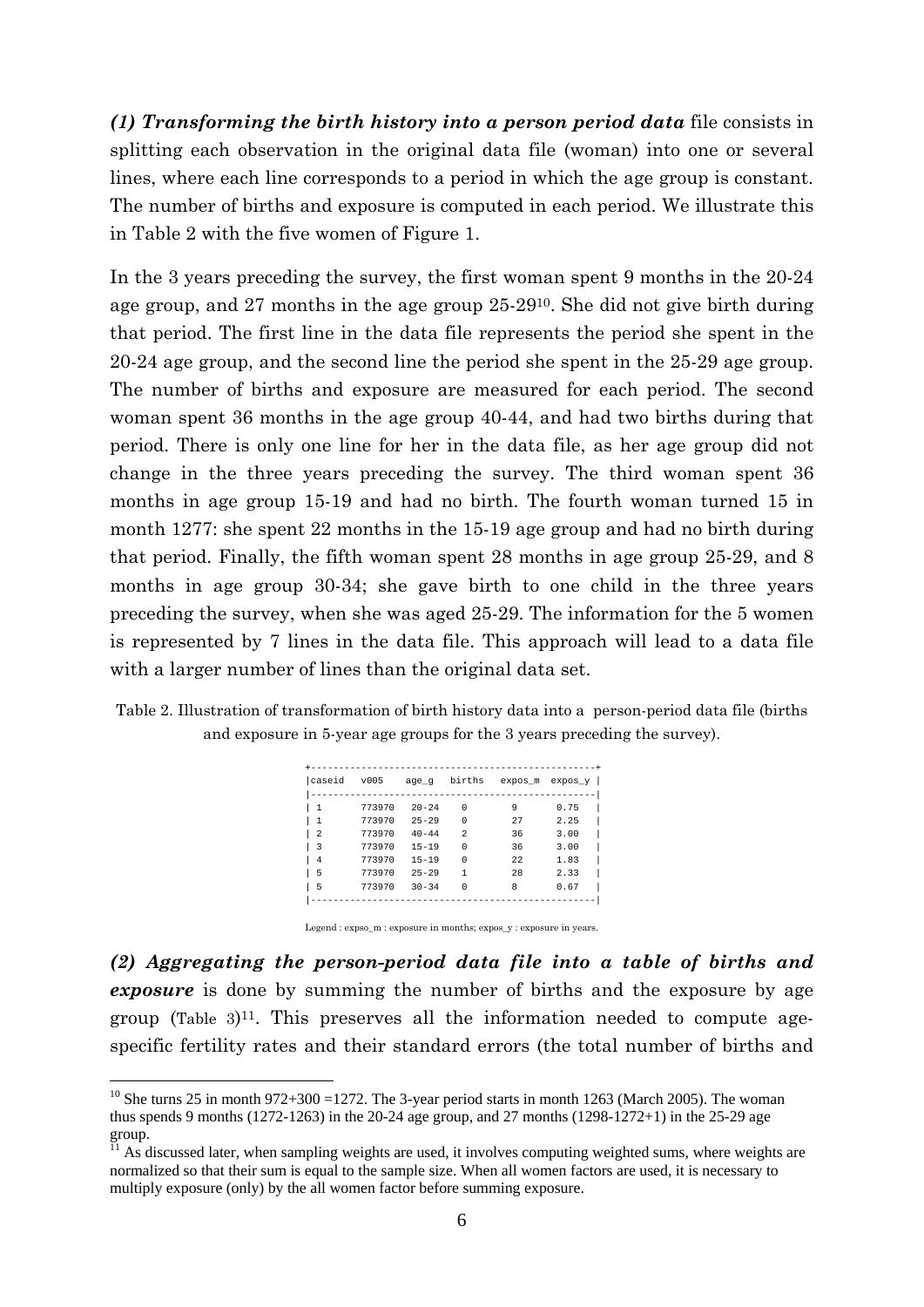the total exposure in each age group). Both Table 2 and Table 3 can be analyzed with Poisson regression, and will lead to identical results. Poisson regression indeed provides equivalent results whether one works with individual data, person-period data or grouped data such as the tables of births and exposure (Powers and Xie, 2000; Rodriguez, 2007). For data storage and computation reasons, it is preferable to work with tables of events and exposure. This is why tfr2 transforms birth history data into a table of events and exposure (suing tabexp).

Table 3. Illustration of transformation of birth history data into a table of births and exposure in DHS survey (births and exposure in 5-year age groups for the 3 years preceding the survey).

| age g     | births | expos_m expos_y |      |
|-----------|--------|-----------------|------|
|           |        |                 |      |
| $15 - 19$ |        | 58              | 4.83 |
| $20 - 24$ | Λ      | q               | 0.75 |
| $25 - 29$ | 1      | 55              | 4.58 |
| $30 - 34$ | Λ      | я               | 0.67 |
| $40 - 44$ | 2      | 36              | 3.00 |
|           |        |                 |      |

The same principle can be used for any types of rates. Let us suppose that we want to compute fertility rates in 5-year age groups by calendar years for 2005, 2006 and 2007 (rectangles on Figure 2). The person period data file will be constructed by splitting observations for each change of age group or year.

Figure 2. Illustration of birth history data on a Lexis diagram. Births and exposure in 5-year age groups 2005, 2006 and 2007.

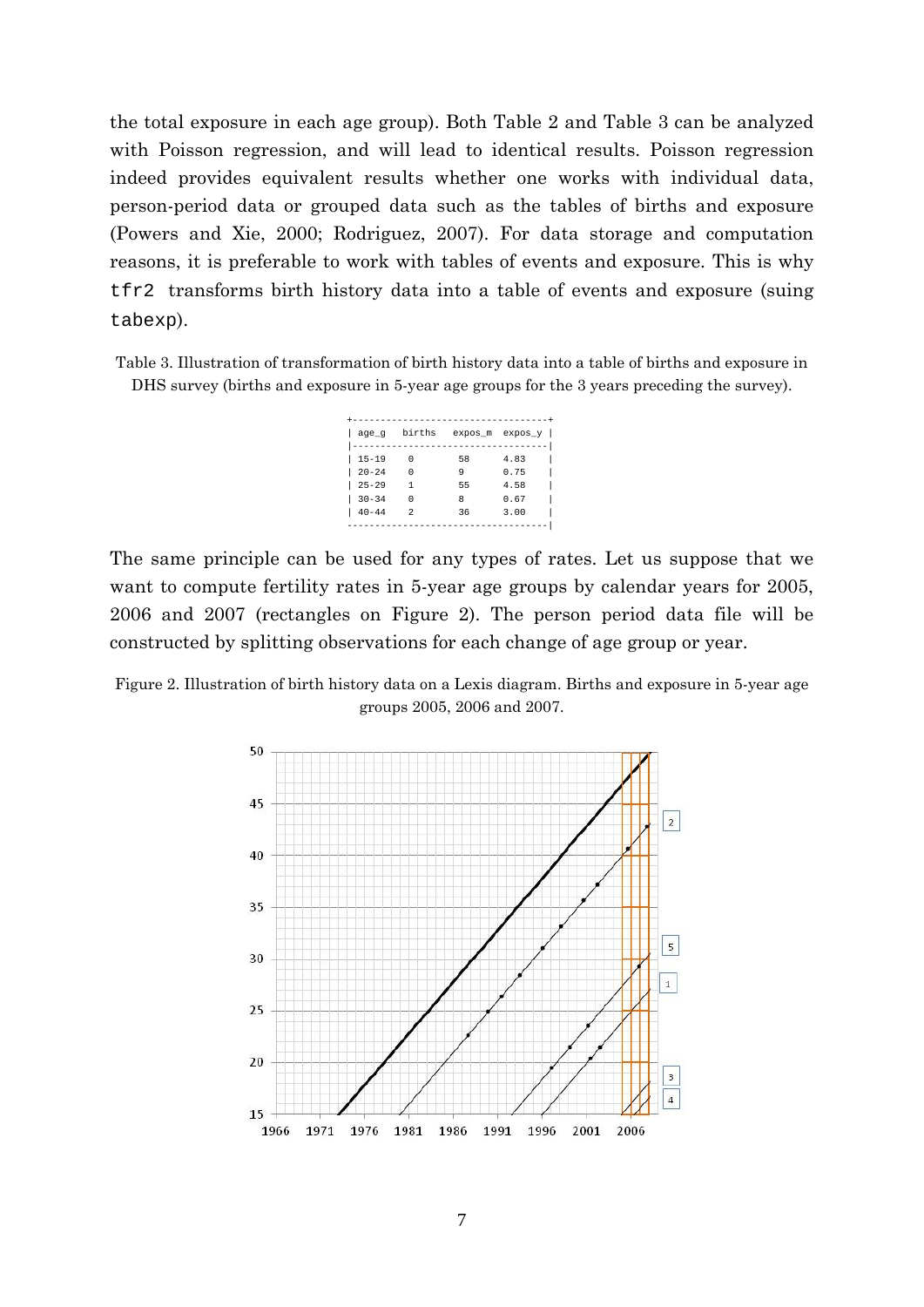The person period data file will include 15 lines in this example (Table 4). The first woman was born in January 1981, and turns 25 in month 1272 (January 2006). She spends 12 months in the age group 20-24 in 2005; her change of age group coincides with the beginning of year 2006. She spends 12 months in the age group 25-29 in 2006, and 12 months in 2007. She is thus represented by three lines in the data file. She did not have births in any of the periods. The second woman was born in January 1965; three lines will also be created in the data file, lasting 12 months each. She gave birth in 2005 and 2007. The third woman was born in December 1989; she turns 15 in December 2004, and she is also represented by three lines, each lasting 12 months (in the 15-19 age group). The fourth woman was born in May 1991 (month 1097). She turns 15 in May 2006. As a result, her exposure in the 15-19 age group in year 2006 is 8 months, and she spends 12 months in that age group in 2007. The fifth woman was born in month 931 (July 1977). She spends 12 months in the age group 25-29 in 2005, 12 months in 2006, and 6 months in 2007. In July 2007, she turns 30, and spends 6 months in 2007 in the age group 30-34. She had a birth in 2006, when she was in the 25- 29 age group.

Table 4. Illustration of transformation of birth history data into a person-period data file (births and exposure in 5-year age groups in 2005, 2006 and 2007).

| lcaseid        |        | v005 age_g year |      | births   |     | $expos$ m $expos$ y $ $ |
|----------------|--------|-----------------|------|----------|-----|-------------------------|
| l 1            | 773970 | $20 - 24$       | 2005 | $\Omega$ | 12. | 1.00                    |
| 1              | 773970 | $25 - 29$       | 2006 | 0        | 12  | 1.00                    |
| 1              | 773970 | $25 - 29$       | 2007 | 0        | 12  | 1.00                    |
| $\overline{2}$ | 773970 | $40 - 44$       | 2005 | 1        | 12. | 1.00                    |
| $\overline{2}$ | 773970 | $40 - 44$       | 2006 | 0        | 12  | 1.00                    |
| $\overline{2}$ | 773970 | $40 - 44$       | 2007 | 1        | 12  | 1.00                    |
| 3              | 773970 | $15 - 19$       | 2005 | 0        | 12  | 1.00                    |
| 3              | 773970 | $15 - 19$       | 2006 | $\Omega$ | 12  | 1.00                    |
| 3              | 773970 | $15 - 19$       | 2007 | 0        | 12  | 1.00                    |
| 4              | 773970 | $15 - 19$       | 2006 | 0        | 8   | 0.67                    |
| 4              | 773970 | $15 - 19$       | 2007 | 0        | 12  | 1.00                    |
| 5              | 773970 | $25 - 29$       | 2005 | 0        | 12  | 1.00                    |
| 5              | 773970 | $25 - 29$       | 2006 | 1        | 12  | 1.00                    |
| 5              | 773970 | $25 - 29$       | 2007 | 0        | 6   | 0.50                    |
| 5              | 773970 | $30 - 34$       | 2007 | 0        | 6   | 0.50                    |
|                |        |                 |      |          |     |                         |

This person period data file can be aggregated by age group and year (Table 5), and the table of births and exposure can be used to compute age-specific fertility rates by year.

Sampling weights were not used in these examples, but their use is straightforward. The weight that is attached to a woman in the births history data is also attached to a woman in the person-period data. The weights are used for the construction of the table of births and exposure, by computing weighted sums of births and exposure. The use of all-women factors is different. It is only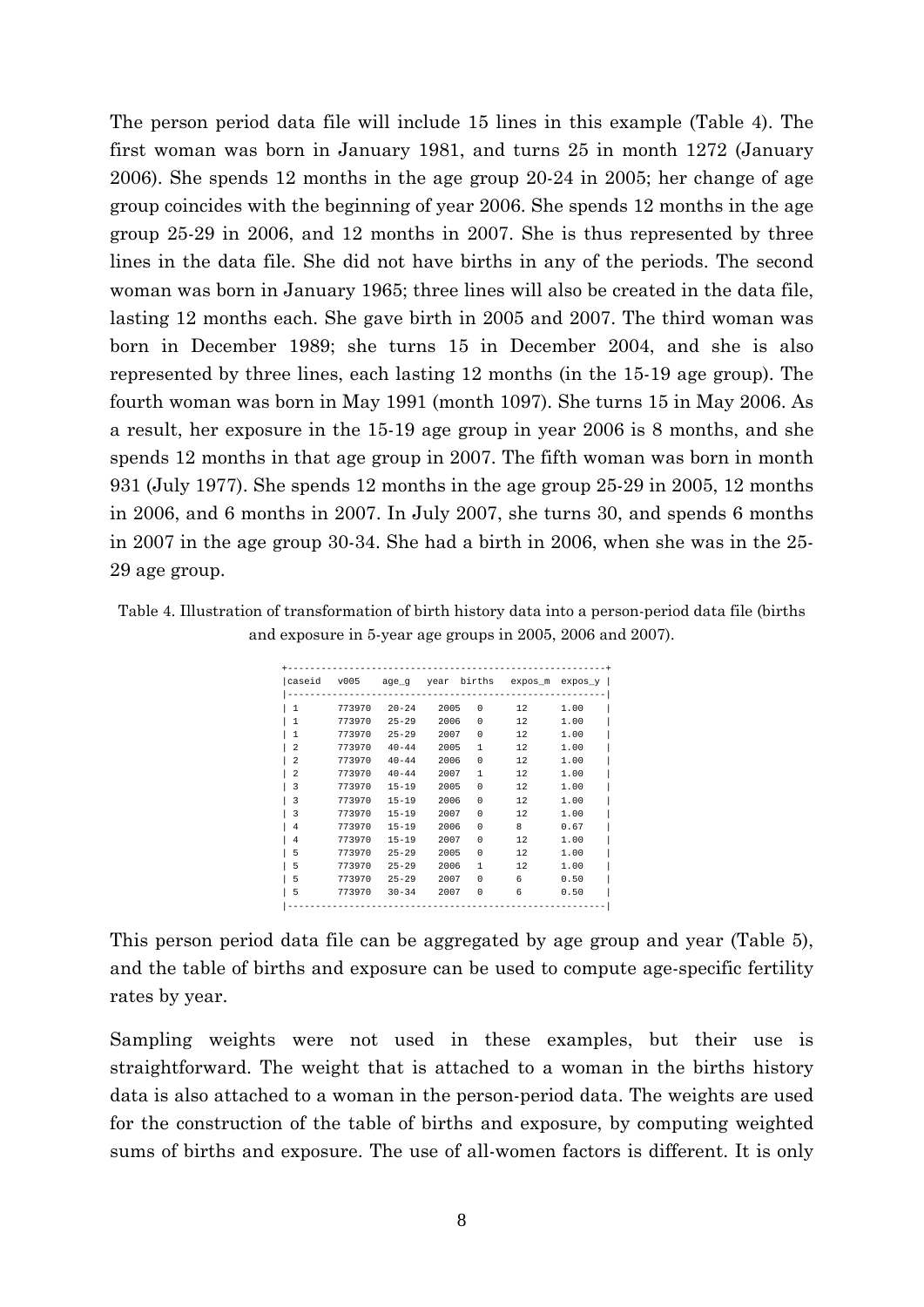used to weight exposure, but the number of births is not affected by all women factors.

Table 5. Illustration of transformation of birth history data into a table of births and exposure (births and exposure in 5-year age groups in 2005, 2006 and 2007).

| age g     |      |   | year births expos_m expos_y |      |
|-----------|------|---|-----------------------------|------|
| $20 - 24$ | 2005 | U | 12                          | 1.00 |
| $25 - 29$ | 2005 | U | 12                          | 1.00 |
| $25 - 29$ | 2006 | 1 | 2.4                         | 2.00 |
| $25 - 29$ | 2007 | U | 18                          | 1.50 |
| $30 - 34$ | 2007 | Λ | ĥ                           | 0.50 |
| $40 - 44$ | 2005 | 1 | 12.                         | 1.00 |
| $40 - 44$ | 2006 | Λ | 12.                         | 1.00 |
| $40 - 44$ | 2007 | 1 | 12                          | 1.00 |

## **5.1 The tabexp command: computing events and exposure**

tabexp was prepared as part of tfr2. This command can be used as a standalone command to produce tables of events and exposure as explained in the previous section. It is also used by tfr2 to transform the birth history data into a proper table for the analysis with Poisson regression. Even though it is not necessary to use tabexp separately to use tfr2 (it will be used automatically by tfr2), it is worth illustrating how tabexp works as it facilitates understanding tfr2.

tabexp computes the number of births and exposure between exact ages (in rectangles of the Lexis diagram) for time periods defined in various ways. The general syntax for the tabexp command is

tabexp [varlist] [if exp] [pweight = exp] [, options]

varlist is used to include (categorical) covariates in the table of events and exposure. Using covariates will produce tables of births and exposure for all the categories of the variables.

pweight allows using sampling weights. It automatically ensures that their sum is equal to the sample size (normalized weights). By defaults, v005 is used as the sampling weight variable.

The main options are used to indicate:

- The variables containing the relevant dates:
	- o dates(*varname*) indicates the date of the survey (v008 in DHS)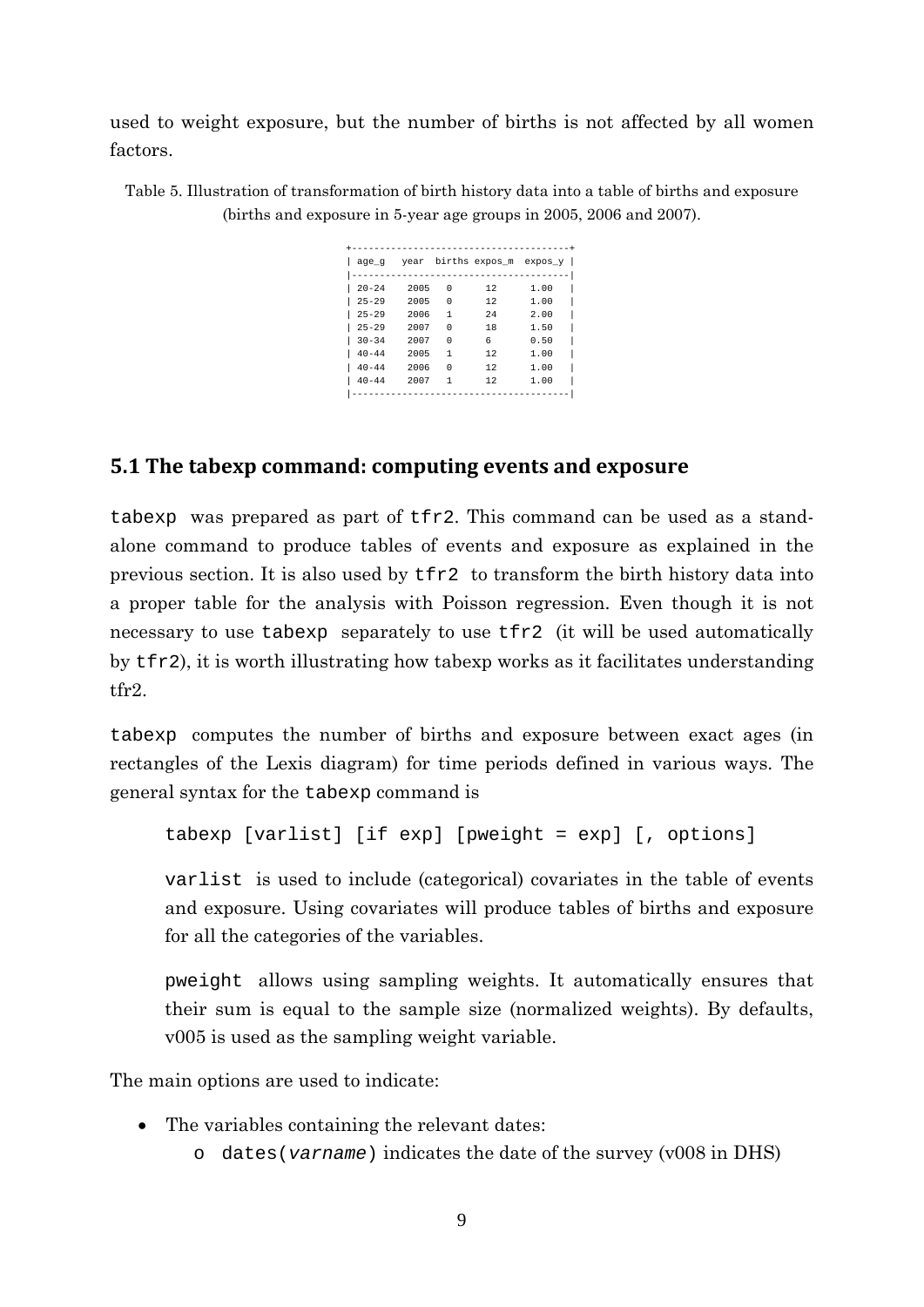- o wbirth(*varname*) indicates the date of birth of the women (v011 in DHS)
- o the variables containing the dates of births of children (b3\_01 to b3\_20 in DHS) are included in bvar(*varlist*)
- The size of the age groups (1 year or 5 years), and the minimum and maximum ages:
	- o ageg(#)indicates the size of age groups : ageg(5) for 5-year age groups, and ageg(1) for single ages.
	- o minage(#) defines the lower age, and maxage(#) defines the upper age (by default, equal respectively to 15 and 49)
- The definition of the time period(s) for the preparation of the table:
	- o length(#)defines the length of the period : length(3) means that births and exposure are computed for a 3-year period.
	- $\circ$  The option trend(#) is used to set the width of the sub-periods for the computation of births and exposure. For instance, to produce a table by 3-year periods over the last 15 years, the options length(15) trend(3) should be used (length must be a multiple of trend).
	- o cy indicates that events and exposure should be computed by calendar years (by contrast with years before the survey),
	- o endy can be used to indicate the last year of the period for the table. For instance, using options length(3) endy(2007) will prepare a table for years 2005 to 2007.
- The date of entry into the risk set:
	- o entry(*varname*) can be used to indicate the date of entry of the individual in the risk set. For instance, to compute marital fertility rates, the date of entry would be the date of marriage. If analyses are restricted to periods after a migration (to a city for example), the date of migration of each individual can be included. Only births and exposure after that date are taken into account. Dates should be indicated in CMC.

## Additional options:

- awf(*varname*) is used to indicate the variable containing the all-women factor (in DHS). By default awf (awfactt) is used.
- force replaces the data file in memory by the data file of events and exposure.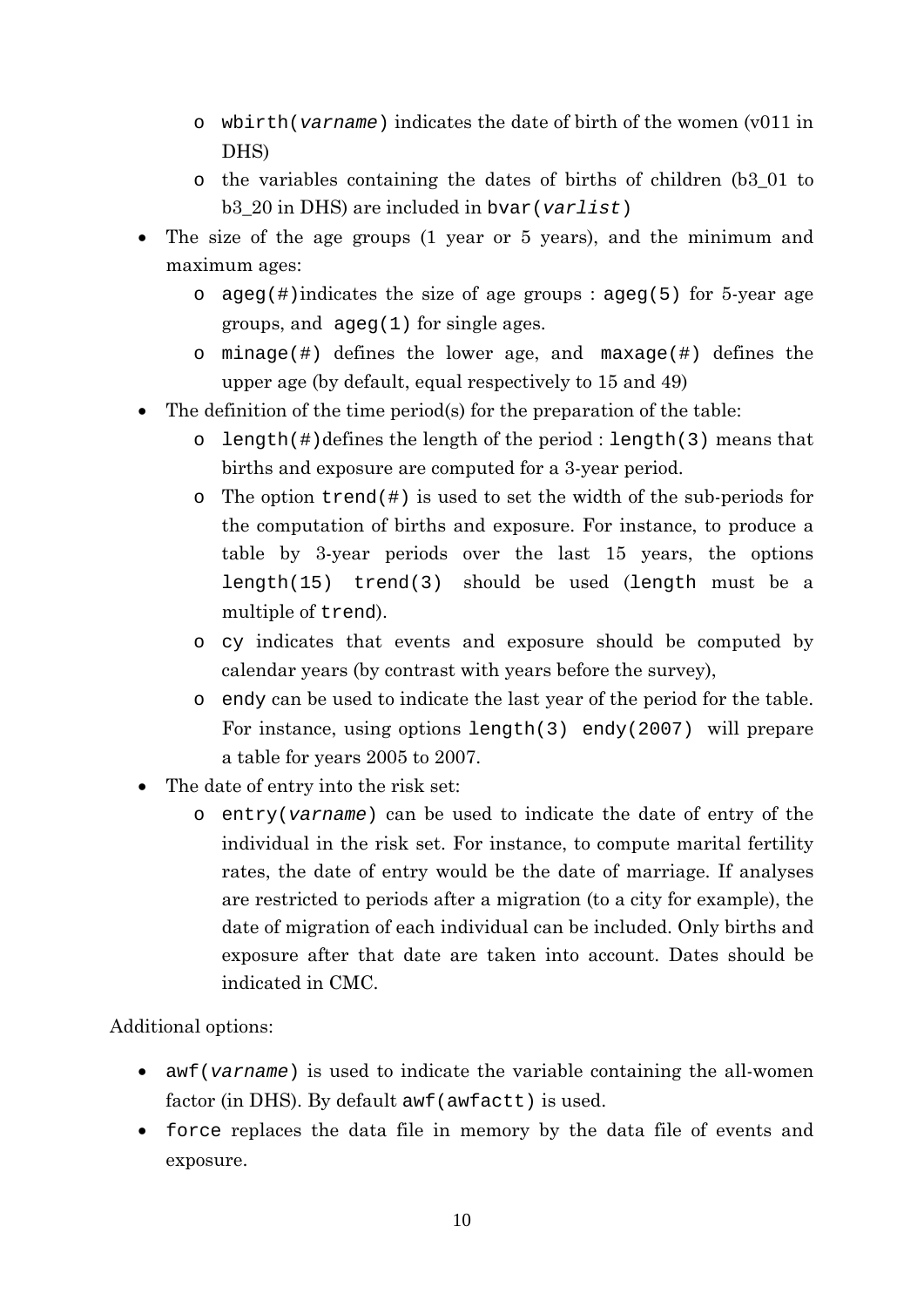- The option rates is used to display fertility rates (births divided by exposure). This is a quick way to calculate rates, without all the options available in tfr2 (standard errors, trends…).
- savetab(*filename*) allows saving the table of events and exposure in a Stata file.
- nodis disables the display of the results. It is used when the table of events and exposure needs to be prepared, but should not be displayed (for instance, when used by tfr2).
- cluster(*varname*) indicates that a cluster (primary sampling unit) variable should be taken into account. The computation of events and exposure will be done in each cluster (in a similar way as when using covariates).

# **5.2 Examples of tabexp**

A few examples are used to illustrate how tabexp works in typical situations.

### *Example 1: preparing a table of births and exposure for the last 3 years*

The first example produces a table of births and exposure for 5-year age groups and for the three years preceding the survey. This corresponds to the table needed to compute fertility rates published in DHS reports (Figure 1). The following command will be used:

. tabexp [pweight=v005], length(3) ageg(5) bvar(b3\_\*) dates(v008) wbirth(v011)

## Typing only

. tabexp

will produce the same result, because the default values/variables of tabexp were set in order to reproduce tables and rates in the DHS reports.

Table 6 shows the output of tabexp for the Bolivia 2008 DHS. The output contains 5 variables. The first variable indicates the period. It is equal to 0 for the first period (there is only one period here); the second variable indicates the lower boundary of age groups, the third and fourth variables contain the births and exposure. The fifth column is the central date of the period (2006.74).

. tabexp, force

will replace the existing dataset by the table of events and exposure.

```
. tabexp, nodis savetab(c:\table1.dta, replace)
```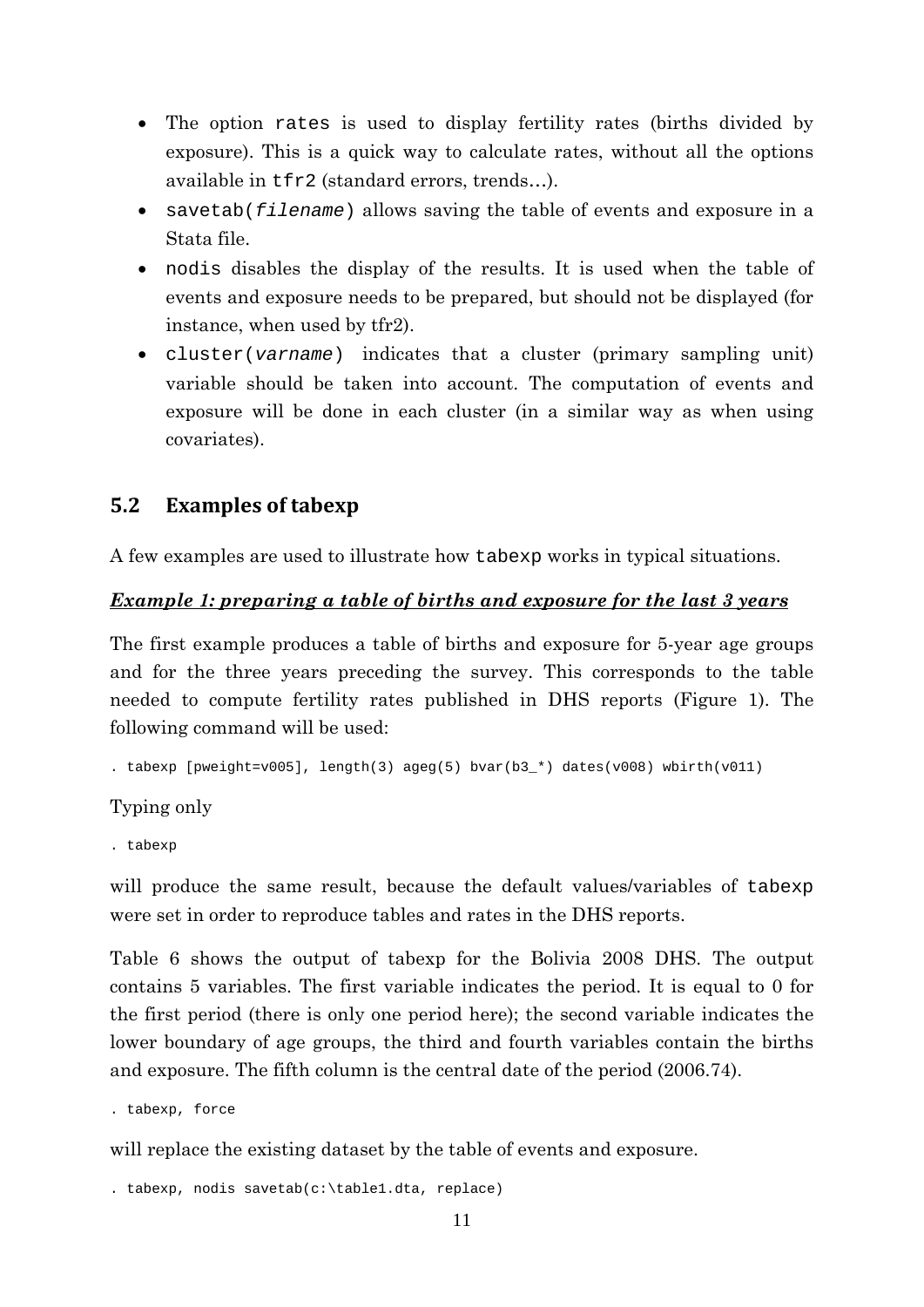will save the table in c:\table1.dta (and replace the file if it exists), and will not display results.

. tabexp, cy

will produce the table of births and exposure for the 3 calendar years before the survey.

Table 6. Computing births and exposure by 5-year age groups for the 3 years preceding the survey, 2008 Bolivia DHS (computation with tabexp)

| . tabexp                                                      |      |         |          |          |                                                                           |  |
|---------------------------------------------------------------|------|---------|----------|----------|---------------------------------------------------------------------------|--|
| Period covered: 3/2005 to 2/2008<br>Central date is 2006.7433 |      |         |          |          | Preparing table of events and exposure for 3 year(s) preceding the survey |  |
| period                                                        |      | events  |          |          |                                                                           |  |
|                                                               | aqeq |         | exposure | centry   |                                                                           |  |
| 0                                                             | 15   | 882.692 | 10078.72 | 106.7433 |                                                                           |  |
| $\Omega$                                                      | 20   | 1391.94 | 8022.67  | 106.7433 |                                                                           |  |
| 0                                                             | 25   | 1380.21 | 7970.151 | 106.7433 |                                                                           |  |
| $\Omega$                                                      | 30   | 852.876 | 6675.862 | 106.7433 |                                                                           |  |
| 0                                                             | 35   | 587.066 | 6186.429 | 106.7433 |                                                                           |  |
| 0                                                             | 40   | 226.903 | 5304.668 | 106.7433 |                                                                           |  |
| 0                                                             | 45   | 25.7305 | 3299.664 | 106.7433 |                                                                           |  |

#### *Example 2: Preparing a table of births and exposure for 3 calendar years*

In order to compute the number of births and exposure by single calendar year in 5-year age groups between 2005 and 2007 (Figure 2) the following command will be used:

.tabexp [pweight=v005], length(3) ageg(5) bvar(b3\_\*) dates(v008) wbirth(v011) trend(1) endy(2007)

The following simplified command will give the same results.

. tabexp, trend(1) endy(2007)

Two additional options are used here (compared to the previous example):  $trend(1)$  indicates that births and exposure should be computed by 1-year periods; endy(2007) indicates that the last year is 2007.

Table 7 shows the output of tabexp for the Bolivia 2008 DHS. The list contains the same 5 variables as in Table 6. The period now varies from 0 to 2. The 0 period corresponds to year 2005 (central date is 2005.5). Births and exposure are computed for all the age groups and the three years.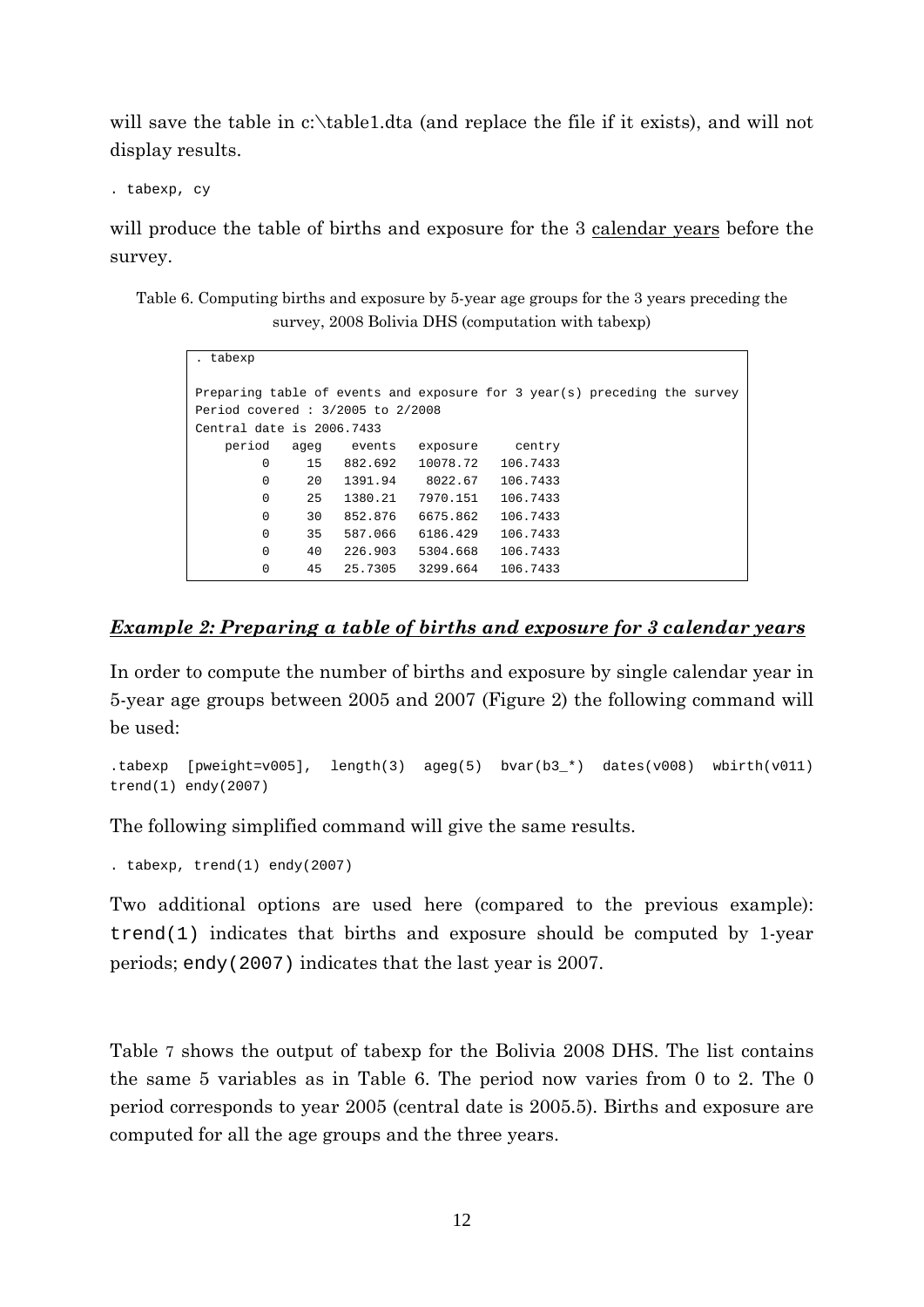#### Table 7. Computing births and exposure for the by 5-year age groups for 2005, 2006 and 2007, 2008 Bolivia DHS (computation with tabexp)

```
. tabexp, trend(1) endy(2007) 
endy replaces date of survey 
Preparing table of events and exposure for 3 calendar year(s) preceding the year of the
survey
Period covered : 1/2005 to 12/2007 
Central date is 2006.5 
    period ageg events exposure centry 
        0 15 289.704 3129.094 2005.5 
        1 15 322.393 3337.516 2006.5 
        2 15 268.413 3472.424 2007.5 
        0 20 479.111 2683.407 2005.5 
        1 20 467.31 2670.136 2006.5 
        2 20 458.966 2674.731 2007.5 
        0 25 434.466 2542.102 2005.5 
        1 25 435.384 2632.132 2006.5 
        2 25 483.313 2732.339 2007.5 
        0 30 248.172 2173.621 2005.5 
        1 30 294.359 2209.557 2006.5 
        2 30 299 2266.823 2007.5 
        0 35 172.601 1980.938 2005.5 
        1 35 205.762 2050.751 2006.5 
        2 35 203.965 2107.497 2007.5 
        0 40 78.2979 1714.199 2005.5 
        1 40 76.2158 1770.495 2006.5 
        2 40 56.0063 1799.56 2007.5 
        0 45 10.8424 703.7186 2005.5 
        1 45 6.85822 1006.162 2006.5 
        2 45 10.289 1340.585 2007.5
```
. tabexp, trend(1) endy(2007) rates

will also display the fertility rates for each age-period

. tabexp, minage(15) maxage(19) len(25) trend(5)

will compute births and exposure in the 15-19 age group by 5-year period over the 25 years preceding the survey.

#### *Example 3: Preparing a table using all women factors*

In some countries, birth histories are only collected among ever married women. In such cases, individual exposure has to be multiplied by an all-women factor that corrects for the fact that never married women were not included in the birth histories (Rutstein and Rojas, 2006). To indicate which variable contains the all women factors, the option awf(*varname*) is used:

. tabexp, awf(awfactt)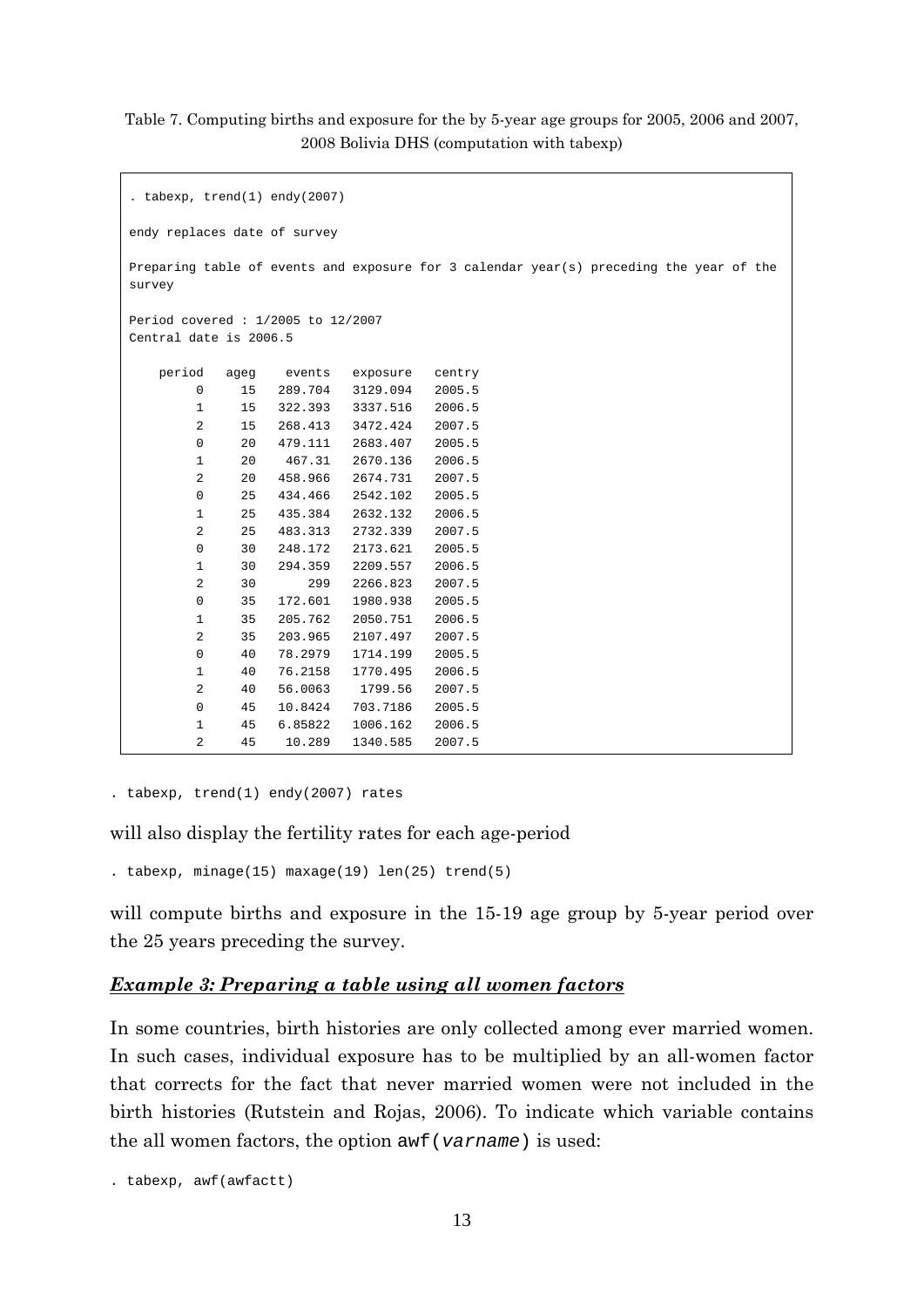computes the table of births and exposure by 5-year age groups for the 3 years preceding, using the variable awfactt as the all-women factor<sup>12</sup>.

. tabexp

1

will provide the same result: tabexp checks if the awfactt variable exists, and if its mean is different from one, it is automatically used. A message indicating that awfactt is used is displayed<sup>13</sup>. Table 8 displays results for the 2008 Bangladesh survey.

Table 8. Computing births and exposure by 5-year age groups for the three years preceding the survey using all-women factors, 2008 Bangladesh DHS (computation with tabexp)

```
. tabexp, awf(awfactt) 
All-women factor should be used. By default the variable 'awfactt' is used. 
If you analyse fertility for sub-populations, use the correct all-women factor 
Preparing table of events and exposure for 3 year(s) preceding the survey 
Period covered : 5/2004 to 4/2007 
Central date is 2005.878 
(0 real changes made) 
\Omegaperiod ageg events exposure centry 
0 15 1119.58 8869.704 105.878 
0 20 1203.49 6939.909 105.878 
0 25 724.387 5681.776 105.878 
0 30 351.896 5039.731 105.878 
0 35 145.178 4247.281 105.878 
0 40 32.6876 3338.531 105.878 
0 45 2.66096 2390.561 105.878
```
#### **6. Poisson regression to compute fertility rates**

The second part of tfr2 uses Poisson regression to compute fertility rates, rate ratios or reconstruct fertility trends from a table of births and exposure prepared by tabexp.

Poisson regression is a generalized linear model in which the conditional distribution of the dependant variable is Poisson and the link function is logarithmic. It is used to analyze count data, such as number of births. By controlling exposure in an *offset* (a variable whose coefficient is equal to one), the model becomes a log-rate model (Powers and Xie, 2000). This can be used to

<sup>&</sup>lt;sup>12</sup> The awfactt variable is available in DHS data sets. It should be used when indicators are computed for the whole population. Specific all women factors should be computed and used when working on other subpopulations. All women factors are available in DHS data files for analyses by place of residence, education or wealth quintile.

<sup>&</sup>lt;sup>13</sup> Another message warning that the correct all women factor should be used when producing tables for subpopulations is also displayed.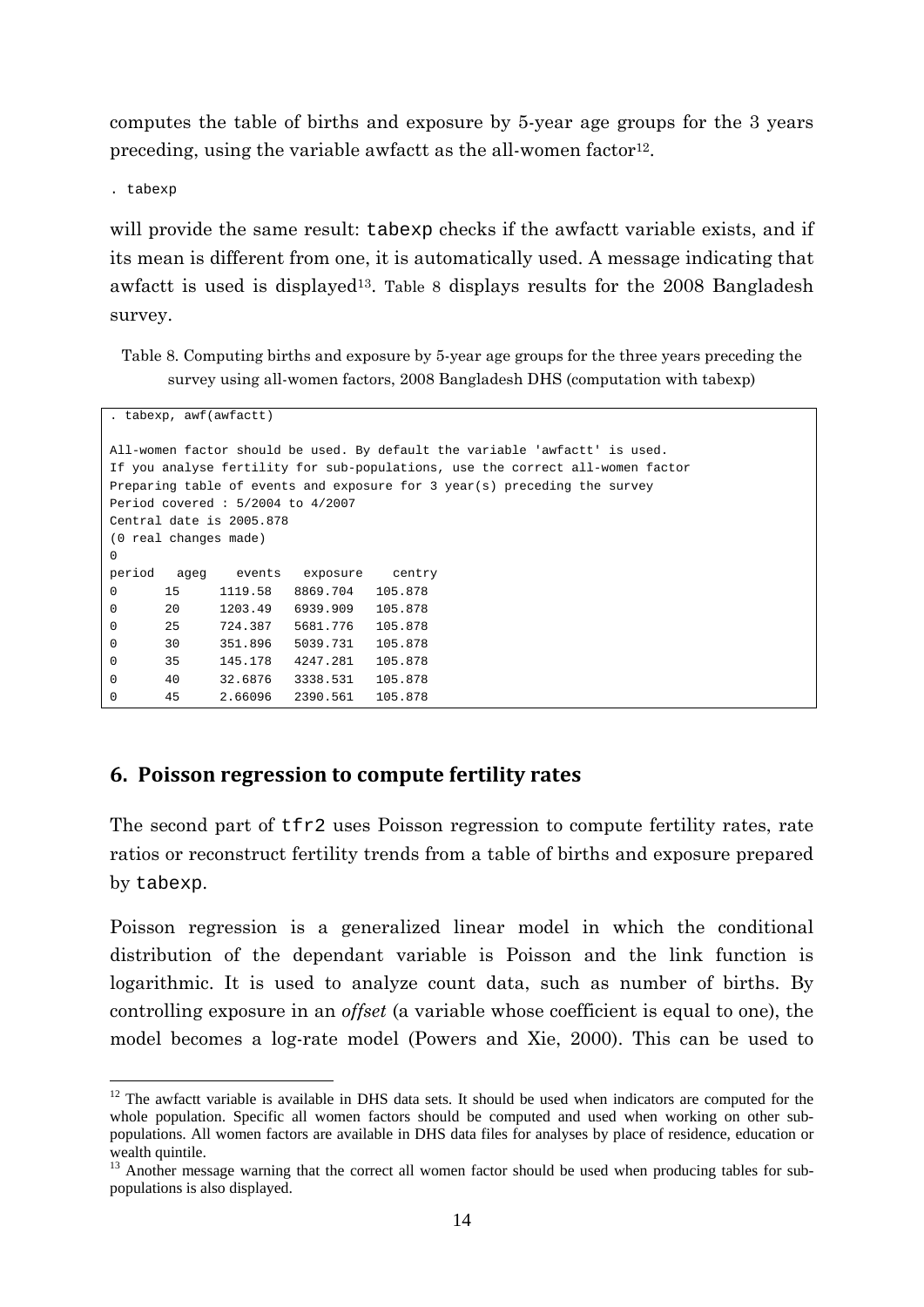analyze birth histories in a flexible way (Schoumaker, 2004). Births are the dependant variable, exposure is controlled with the offset, and independent variables include age groups and other types of covariates (time period, education,…).

In the Poisson model, the probability that the random variable  $Y_i$  is equal to the observed number of births (yi) is assumed to follow a Poisson distribution, with mean <sup>μ</sup>*i* (Winkelman et al, 1994; Trussell and Rodriguez, 1990).

$$
P(Y_i = y_i | \mu_i) = \frac{\exp(\mu_i) \mu_i^{y_i}}{y_i!} \qquad \qquad \text{#} \qquad \text{#} \qquad \text{[Eq. 1]}
$$

The mean  $\mu_i$  can be decomposed into the product of a fertility rate  $(\lambda_i)$  and exposure  $(t_i)$ .

$$
\mu_i = \lambda_i t_i \qquad \qquad \text{#} \qquad \text{#} \qquad \text{#} \qquad \text{[Eq. 2]}
$$

Taking the logarithm of this expression, it becomes:

$$
\log(\mu_i) = \log(t_i) + \log(\lambda_i) \qquad \qquad \text{#} \qquad \text{[Eq. 3]}
$$

The regression model consists in modeling the logarithm of rates  $(\lambda_i)$  as a linear combination of independent variables. In tfr2, independent variables include a function of age and possibly additional covariates:

$$
log(\lambda_i) = \alpha + f(age) + g(cov\text{ }ariates)
$$
 [Eq. 4]

The Poisson regression that is estimated can be written as follows:

$$
log(\mu_i) = log(t_i) + \alpha + f(age) + g(covariates)
$$
 [Eq. 5]

After fitting the model in Eq.5, rates can be computed directly as the product of the exponentials of the functions of age and covariates (regression coefficients).

$$
\lambda_i = \exp[f(age)]^* \exp[g(covariates)] \qquad [Eq. 6]
$$

#### *Age-specific fertility rates and TFR*

Classical indicators of fertility (rates, TFRs) can be obtained from the regression coefficients of a Poisson regression (as well as their standard errors) in which age groups are the only independent variables. In the example below (as in  $tfr2$ ), 5year age groups are included in the model as a series of dummy variables.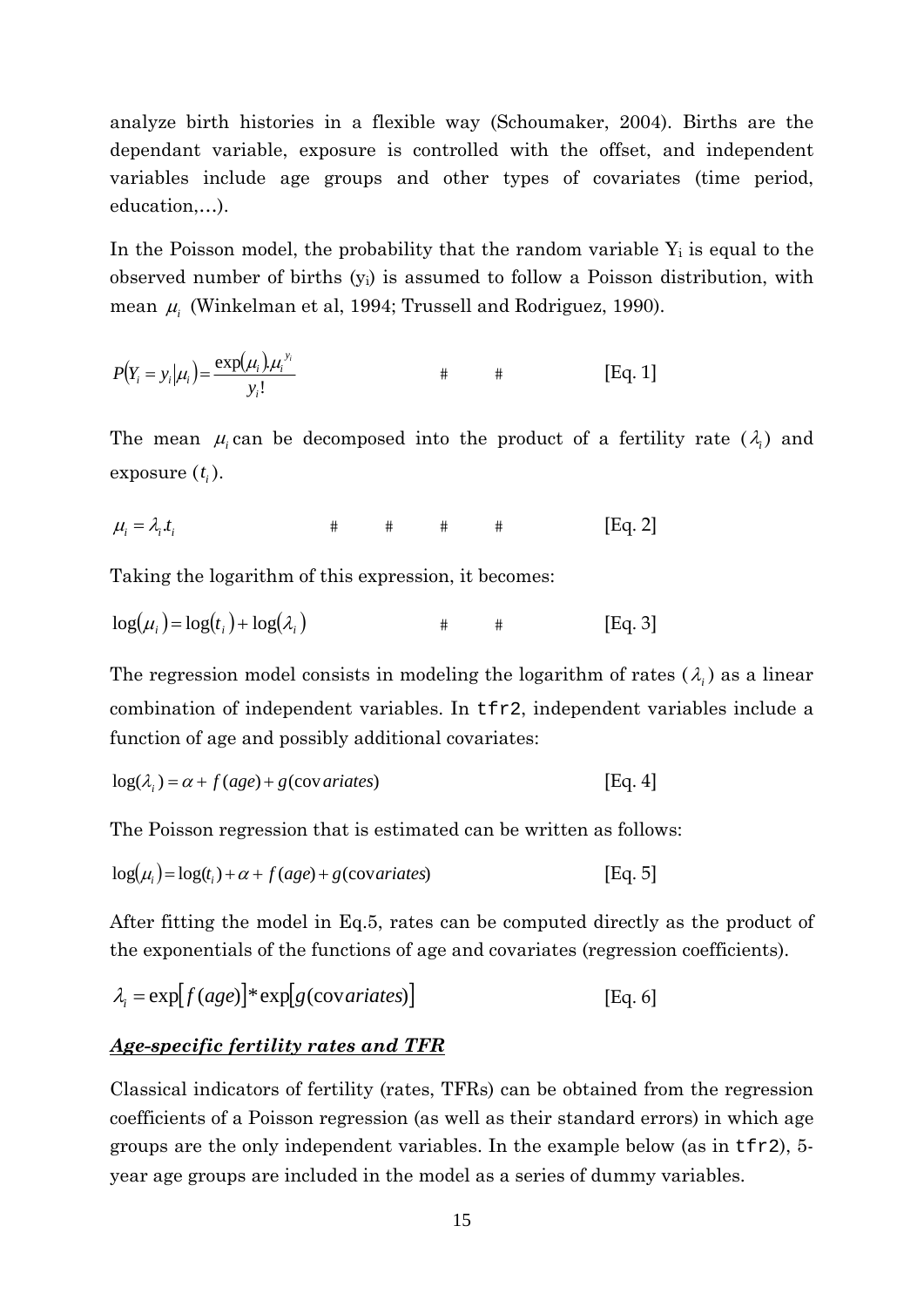$$
\log(\mu_i) = \log(t_i) + \alpha + \sum_{k=20-24}^{45-49} \beta_k A_{ki}
$$
 [Eq. 7]

α is the constant term, Aki are dummy variables for the 6 age groups from 20-24 to 45-49 ; the first age group (15-19) is the reference category.

The rate can be expressed in the following way:

$$
\lambda_i = \exp\left[\alpha + \sum_{k=20-24}^{45-49} \beta_k \cdot A_{ki}\right]
$$
 [Eq. 8]

Predicting fertility rates for a specific age group (e.g. 25-29 years) is straightforward. The dummy variable A is equal to 1 for the specific age group and 0 for the other age groups; the rate is then just equal to the exponential of the sum of the constant and the coefficient of the 25-29 age group.

$$
\lambda_{25-29} = \exp[\alpha + \beta_{25-29}] \tag{Eq. 9}
$$

The total fertility rate (15-49) is equal to 5 times the sum of age-specific fertility rates.

$$
TFR = 5 * \left( \exp[\alpha] + \sum_{k=20-24}^{45-49} \exp[\alpha + \beta_k] \right)
$$
 [Eq. 10]

Standard errors of the rates and of the TFR can be computed using the delta method.

#### *Reconstructing fertility trends by year*

The Poisson model can also be used to reconstruct fertility trends from a birth history. Like in Eq. 7, age is controlled by a set of dummy variables. Calendar time is measured by dummy variables (T) to model annual variations in fertility:

$$
\log(\mu_{ii}) = \log(t_{ii}) + \alpha + \sum_{k=20-24}^{45-49} \beta_k \cdot A_{ki} + \sum_{h=2}^{15} \delta_h T_{hi}
$$
 [Eq. 11]

 $\lambda_{it}$  is the fertility rate at age i and period t, and is equal to the product of an age effect and a time effect. We make the assumption that the age schedule of fertility is constant. Although this does not strictly hold, simulations show that this is a reasonable assumption for relatively short periods (e.g. 15 years).

Predicting the fertility rate for a single age group (e.g. age group 25-29) for a specific year (e.g. year 5) is also direct. The dummy variables are equal to 1 for the specific age group and year (and 0 for the other age groups and years), and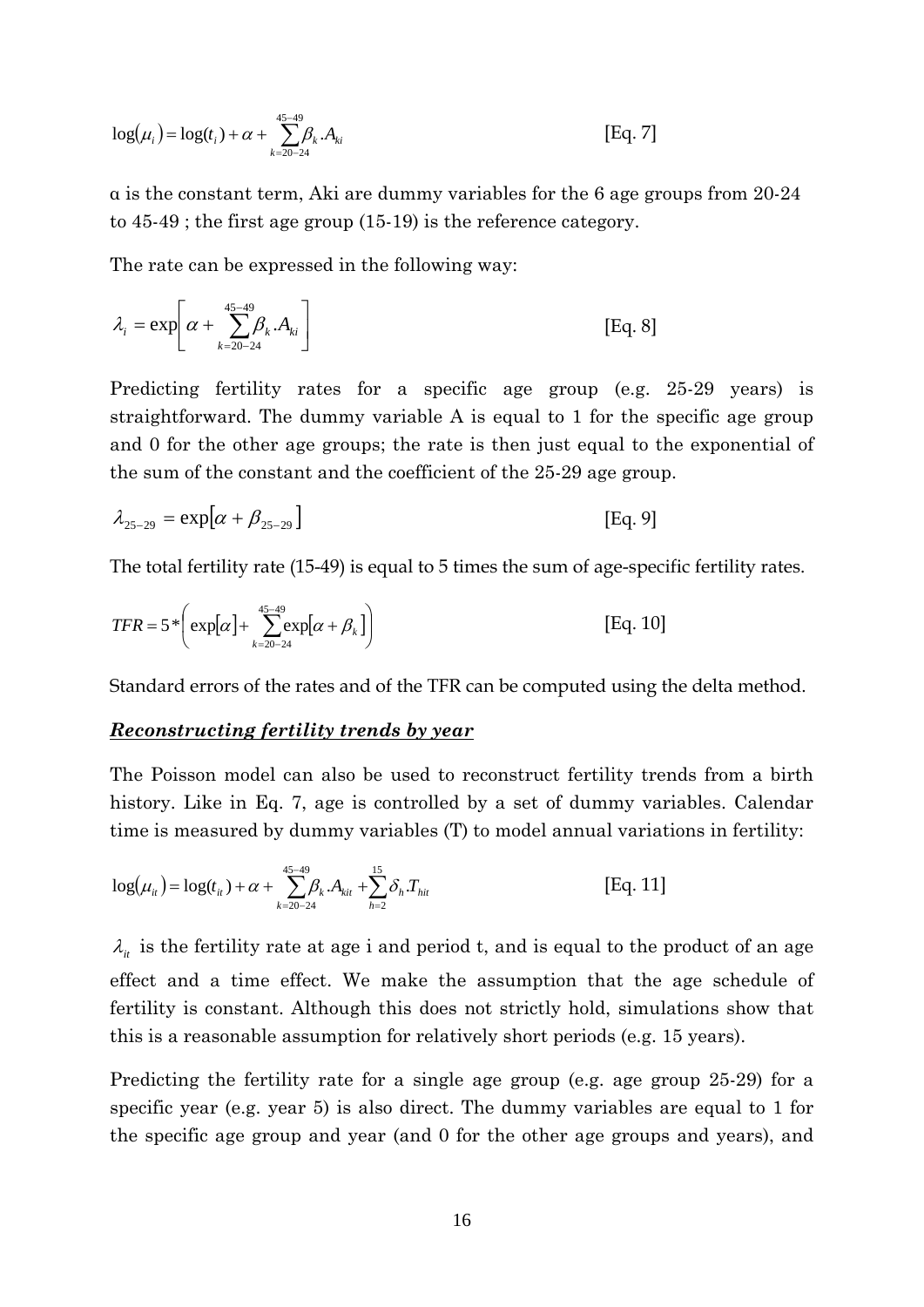the rate is just a function of the constant, the regression coefficient for the 25-29 age group, and the regression coefficient for the 5th year dummy variable.

$$
\lambda_{25-29,5} = \exp[\alpha + \beta_{25-29}]^* \exp[\delta_5]
$$
 [Eq. 12]

The total fertility rate (15-49) for year h is equal to 5 times the sum of agespecific fertility rates, multiplied by the exponential of the regression coefficient of the dummy variable for year h.

$$
TFR_h = 5 \ast \left( \exp[\alpha] + \sum_{k=20-24}^{45-49} \exp[\alpha + \beta_k] \right) \ast \exp[\delta_h]
$$
 [Eq. 13]

#### *Multivariate analyses of fertility*

Multivariate analyses of recent fertility can be performed in the same way as analyses of fertility trends: categorical independent variables are included in the model (using dummy coding), along with dummy variables for age groups. The exponential of the regression coefficients of the independent variables are interpreted as rate ratios (ratios of TFRs) for the categories of the independent variables compared to the reference category.

#### **6.1 tfr2 to analyze birth histories**

The syntax of tfr2 is comparable to the syntax of tabexp, and includes a few additional features (graphical options, saving options…). The general syntax for the tfr2 command is:

tfr2 [varlist] [if exp] [pweight = exp] [, options]

varlist is used to include categorical covariates. Rate ratios are computed for each category of the covariates, compared to the reference category.

pweight allows using sampling weights. Like for tabexp, it automatically ensures that they are normalized; v005 is used as the default weight variable.

The options for the dates (births of children, birth of woman, date of survey), the size of age groups, the definition of time periods and of entry time, the identifier of clusters, and the all women factor are the same as in tabexp: dates(*varname*), wbirth(*varname*), bvar(*varlist*), ageg(#),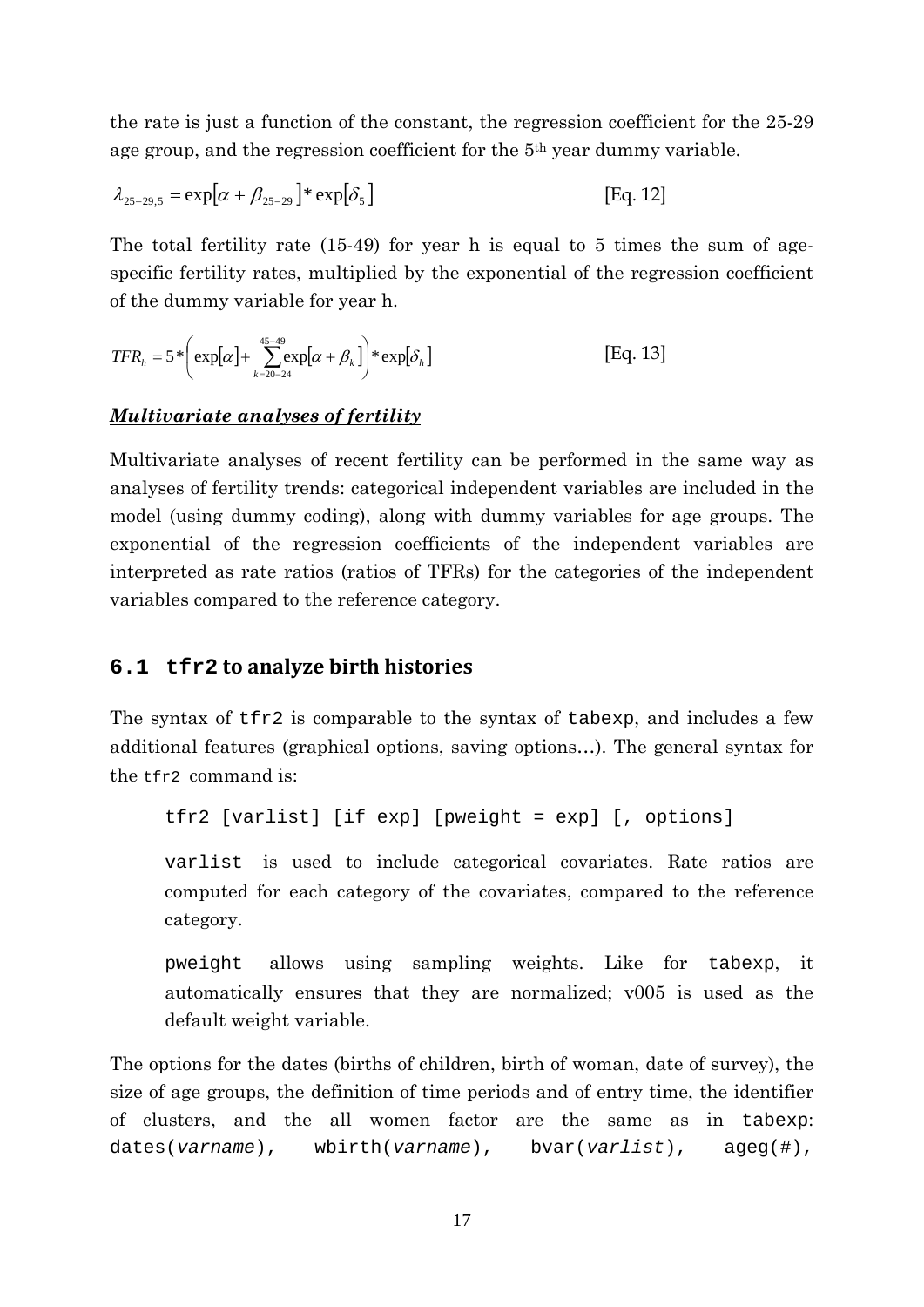```
minage(\#), maxage(\#), length(\#), trueand(\#), cy, endy(\#),entry(varname), cluster(varname), awf(varname).
```
Additional options include:

- mac computes mean age at childbearing
- savetable(*filename*) allows saving the table of events and exposure in a stata file.
- saverates(*filename*) saves ASFRs and TFR in a Stata file.
- savetrend(*filename*) saves reconstructed trend of TFRs in a Stata file.
- grates displays a graph of ASFRs
- gtrend displays a graph of the reconstructed fertility trend
- se displays 95% confidence intervals on graphs, or saves them in tables.

## **6.2 tfr2 to compute fertility rates and TFR**

This first series of examples illustrate the use of tfr2 to compute classical indicators of fertility (rates and TFRs) in various situations.

### *Example 1. Age-specific fertility rates and TFR for the last 3 years*

This example shows how to compute fertility rates and TFRs for the 3 years preceding the survey, as published in DHS reports. This is done directly by typing

. tfr2

This is equivalent to typing

. tfr2 [pweight=v005], len(3) ageg(5) bvar(b3\_\*) dates(v008) wbirth(v011)

Results are displayed in Table 9 (fertility rates and TFR are in the 'Coef.' column). These rates are equal to those published in the DHS report (Table 10, column *Total 2008*). Standard errors of rates and of the TFR are provided. These standard errors are based on the assumption of a simple random sample.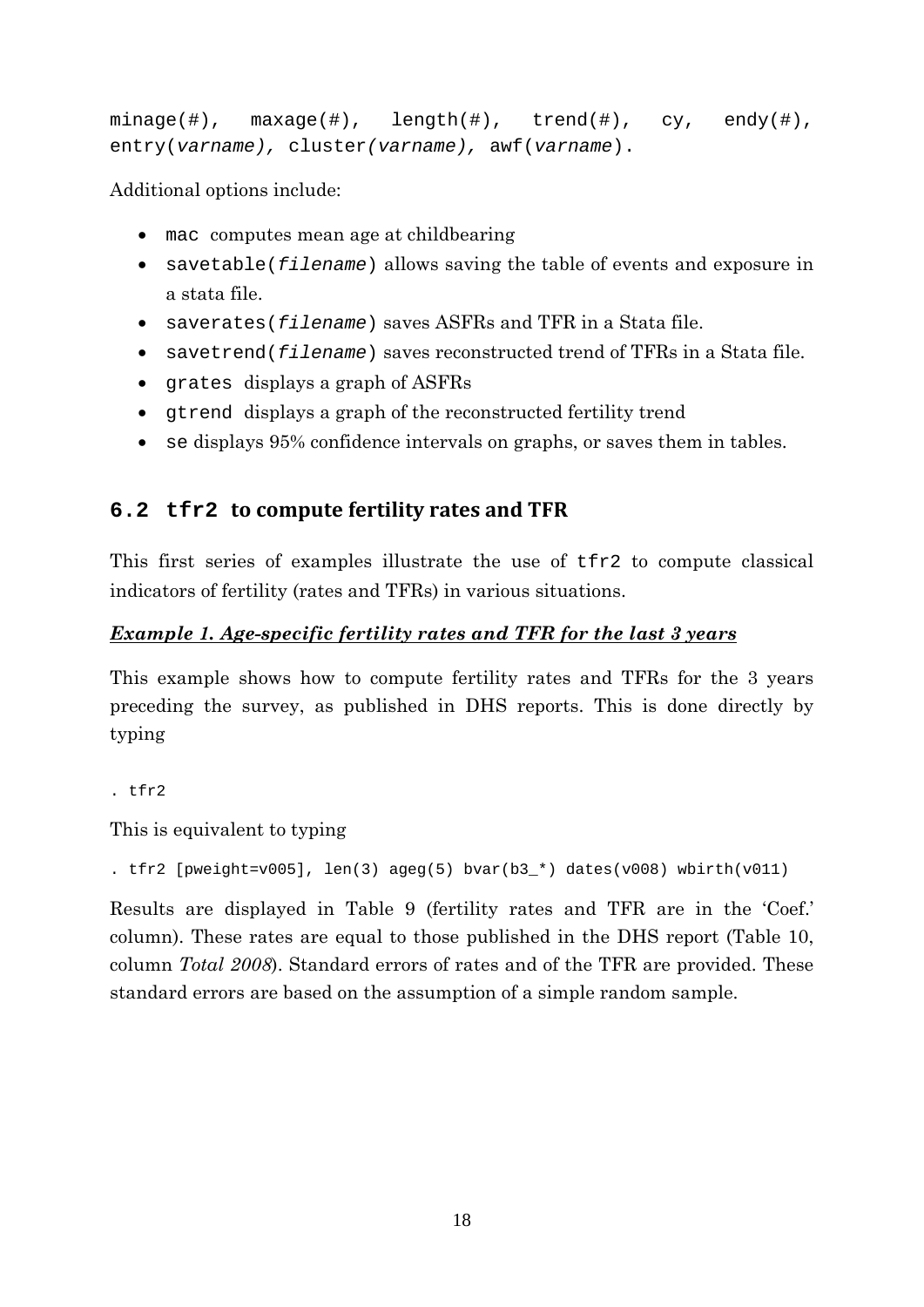#### Table 9. Age-specific fertility rates and TFR for the 3 years preceding the survey, 2008 Bolivia DHS (computation with tfr2)

| Preparing table of events and exposure for 3 year(s) preceding the survey<br>Period covered: 3/2005 to 2/2008<br>Central date is 2006.7433<br>ASFRs and TFR |          |                   |       |       |                                                        |          |
|-------------------------------------------------------------------------------------------------------------------------------------------------------------|----------|-------------------|-------|-------|--------------------------------------------------------|----------|
| events                                                                                                                                                      |          |                   |       |       | Coef. Std. Err. $z \quad P >  z $ [95% Conf. Interval] |          |
| Rate_1519                                                                                                                                                   |          | .0875798 .0029478 | 29.71 | 0.000 | .0818022                                               | .0933574 |
| Rate 2024                                                                                                                                                   | .1735013 | .0046504          | 37.31 | 0.000 | .1643867                                               | .182616  |
| Rate_2529                                                                                                                                                   | .1731727 | .0046613          | 37.15 | 0.000 | .1640368                                               | .1823087 |
| Rate_3034                                                                                                                                                   | .1277552 | .0043746          | 29.20 | 0.000 | .1191812                                               | .1363292 |
| Rate_3539                                                                                                                                                   | .0948959 | .0039165          | 24.23 | 0.000 | .0872196                                               | .1025721 |
| Rate_4044                                                                                                                                                   | .0427743 | .0028396          | 15.06 | 0.000 | .0372087                                               | .0483399 |
| Rate_4549                                                                                                                                                   | .0077979 | .0015373          | 5.07  | 0.000 | .0047849                                               | .0108109 |
| TFR                                                                                                                                                         | 3.537385 | .0492307          | 71.85 | 0.000 | 3.440895                                               | 3.633876 |

Table 10. Age-specific fertility rates and TFR for the 3 years preceding the survey, 2008 Bolivia DHS (source: 2008 Bolivia DHS report)

| Cuadro 4.1 Niveles de fecundidad para los tres años que precedieron la<br>encuesta                                                                                                                                                                                                            |                    |       |               |               |               |  |  |  |
|-----------------------------------------------------------------------------------------------------------------------------------------------------------------------------------------------------------------------------------------------------------------------------------------------|--------------------|-------|---------------|---------------|---------------|--|--|--|
| Tasas específicas por edad, tasas acumuladas de fecundidad y tasa bruta de<br>natalidad para los tres años que precedieron la encuesta, por<br>área de<br>residencia, Bolivia 2008                                                                                                            |                    |       |               |               |               |  |  |  |
|                                                                                                                                                                                                                                                                                               | Área de residencia |       |               |               |               |  |  |  |
| Edad e indicador                                                                                                                                                                                                                                                                              | Urbana             | Rural | Total<br>2008 | Total<br>2003 | Total<br>1998 |  |  |  |
| Edad                                                                                                                                                                                                                                                                                          |                    |       |               |               |               |  |  |  |
| 15-19                                                                                                                                                                                                                                                                                         | 67                 | 132   | 88            | 84            | 84            |  |  |  |
| $20 - 24$                                                                                                                                                                                                                                                                                     | 143                | 244   | 174           | 183           | 207           |  |  |  |
| 25-29                                                                                                                                                                                                                                                                                         | 150                | 222   | 173           | 179           | 201           |  |  |  |
| 30-34                                                                                                                                                                                                                                                                                         | 104                | 175   | 128           | 145           | 165           |  |  |  |
| 35-39                                                                                                                                                                                                                                                                                         | 72                 | 134   | 95            | 114           | 117           |  |  |  |
| $40 - 44$                                                                                                                                                                                                                                                                                     | 28                 | 67    | 43            | 51            | 57            |  |  |  |
| 45-49                                                                                                                                                                                                                                                                                         | $\overline{3}$     | 14    | $\mathbf{g}$  | 12            | 15            |  |  |  |
| Tasa                                                                                                                                                                                                                                                                                          |                    |       |               |               |               |  |  |  |
| Tasa global de fecundidad <sup>1</sup>                                                                                                                                                                                                                                                        | 2.8                | 49    | 3.5           | 3.8           | 4.2           |  |  |  |
| Tasa general de fecundidad <sup>4</sup>                                                                                                                                                                                                                                                       | 99                 | 165   | 121           | 130           | 142           |  |  |  |
| Tasa bruta de natalidad <sup>3</sup>                                                                                                                                                                                                                                                          | 24                 | 28    | 26            | 28            | 30            |  |  |  |
| La tasa global de fecundidad está expresada en nacimientos por mujer<br>La tasa general de fecundidad (nacimientos divididos por número de mujeres<br>15-44) está expresada en nacimientos por 1,000 mujeres<br>La tasa bruta de natalidad está expresada en nacimientos por 1,000 habitantes |                    |       |               |               |               |  |  |  |

tfr2 allows using jackknife to compute standard errors correcting for the clustering of observations within primary sampling units. This is done with option cluster(*varname*), where *varname* contains the identifiers of the clusters.

. tfr2, cluster(v001)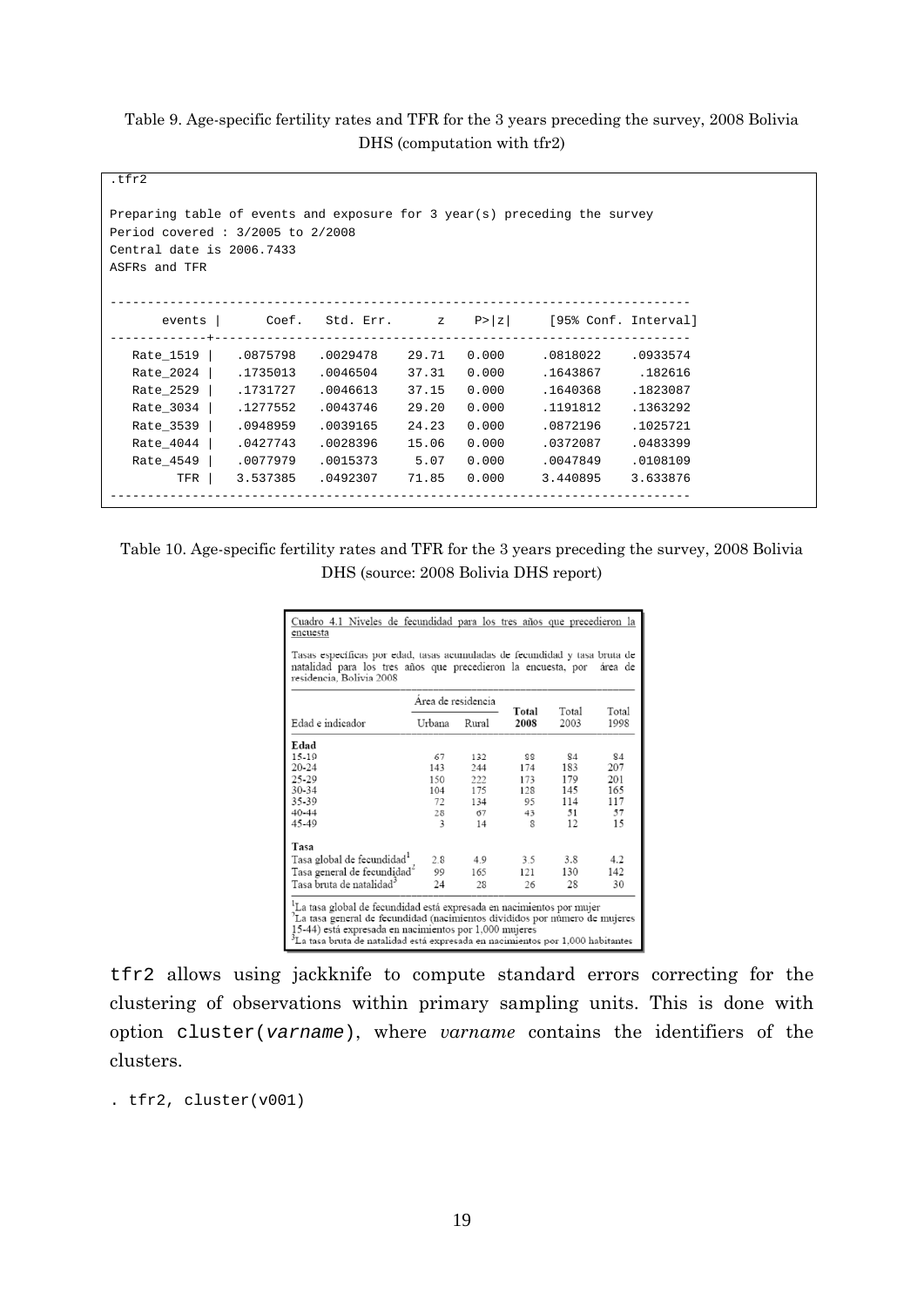Table 11. Age-specific fertility rates and TFR for the 3 years preceding the survey, standard errors computed using jackknife, 2008 Bolivia DHS (computation with tfr2)

```
. tfr2, cluster(v001) 
Preparing table of events and exposure for 3 year(s) preceding the survey 
Period covered : 3/2005 to 2/2008 
Central date is 2006.7433 
ASFRs and TFR 
------------------------------------------------------------------------------ 
     events | Coef. Std. Err. t P>|t| [95% Conf. Interval]
  -------------+---------------------------------------------------------------- 
   Rate_1519 | .0875798 .0037312 23.47 0.000 .0802579 .0949017 
   Rate_2024 | .1735013 .0056638 30.63 0.000 .1623869 .1846157 
   Rate_2529 | .1731727 .0050979 33.97 0.000 .1631688 .1831766 
   Rate_3034 | .1277552 .0052322 24.42 0.000 .1174879 .1380225 
   Rate_3539 | .0948959 .0047672 19.91 0.000 .0855409 .1042508 
  Rate_4044 | .0427743 .0036023 11.87 0.000 .0357053 .0498433
   Rate_4549 | .0077979 .0018346 4.25 0.000 .0041978 .011398 
        TFR | 3.537386 .0730998 48.39 0.000 3.393939 3.680833 
   ------------------------------------------------------------------------------
```
Results are displayed in Table 11. In this example, the standard error of the TFR is approximately 50% greater when clustering is taken into account. The computation of correct standard errors is a little more time consuming, but it is straightforward with tfr2.

Mean age at childbearing and its standard error can also be reported with the option mac. Using the norates and notfr options will only display mean age at childbearing.

```
. tfr2, mac norates notfr
```
Table 12. Mean age at childbearing for the 3 years preceding the survey, 2008 Bolivia DHS (computation with tfr2)

| . tfr2, mac norates notfr                                                                                                                  |  |  |  |  |                                                                            |  |  |  |
|--------------------------------------------------------------------------------------------------------------------------------------------|--|--|--|--|----------------------------------------------------------------------------|--|--|--|
| Preparing table of events and exposure for 3 year(s) preceding the survey<br>Period covered: 3/2005 to 2/2008<br>Central date is 2006.7433 |  |  |  |  |                                                                            |  |  |  |
| ASFRs and TFR                                                                                                                              |  |  |  |  |                                                                            |  |  |  |
|                                                                                                                                            |  |  |  |  | events $\vert$ Coef. Std. Err. $\vert$ z P> $\vert$ z [95% Conf. Interval] |  |  |  |
|                                                                                                                                            |  |  |  |  | MAC 28.40745 .1081838 262.59 0.000 28.19542 28.61949                       |  |  |  |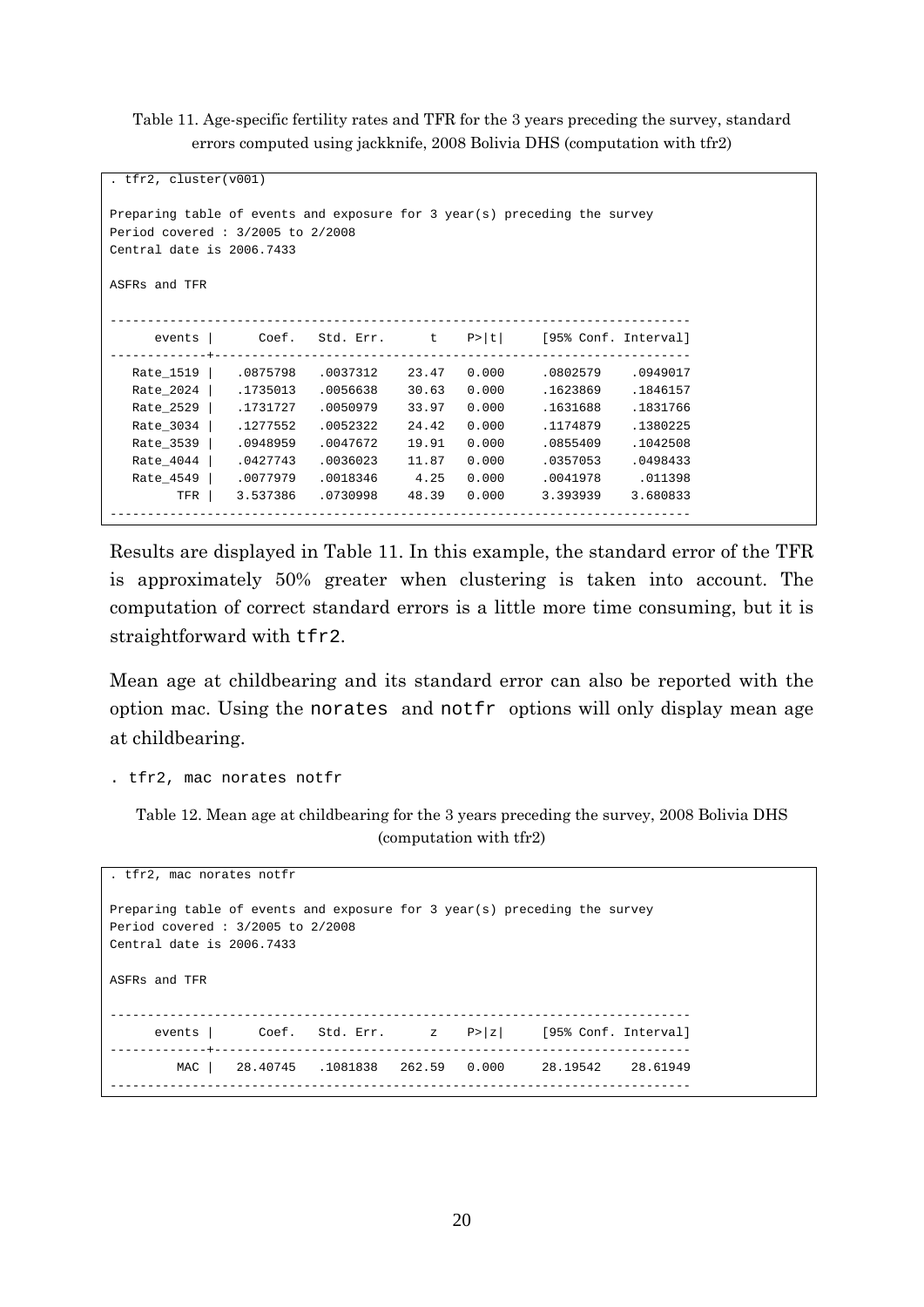# **Example 2. Fertility rates by single year of age for the last 5 calendar years**

Like with tabexp, the definition of age groups and periods is flexible. For instance, to compute fertility rates by single year of age for the last 5 calendar years, and to display these rates and their standard errors on a graph (Figure 3), the following command is used.

. tfr2, ageg(1) length(5) cy gr se





The same graph can be drawn for sub-populations by using the appropriate condition (if). For example, this can be done for women with no or primary education  $(v106 \leq 1)$ .

```
. tfr2 if v106<=1, ageg(1) length(5) cy gr se
```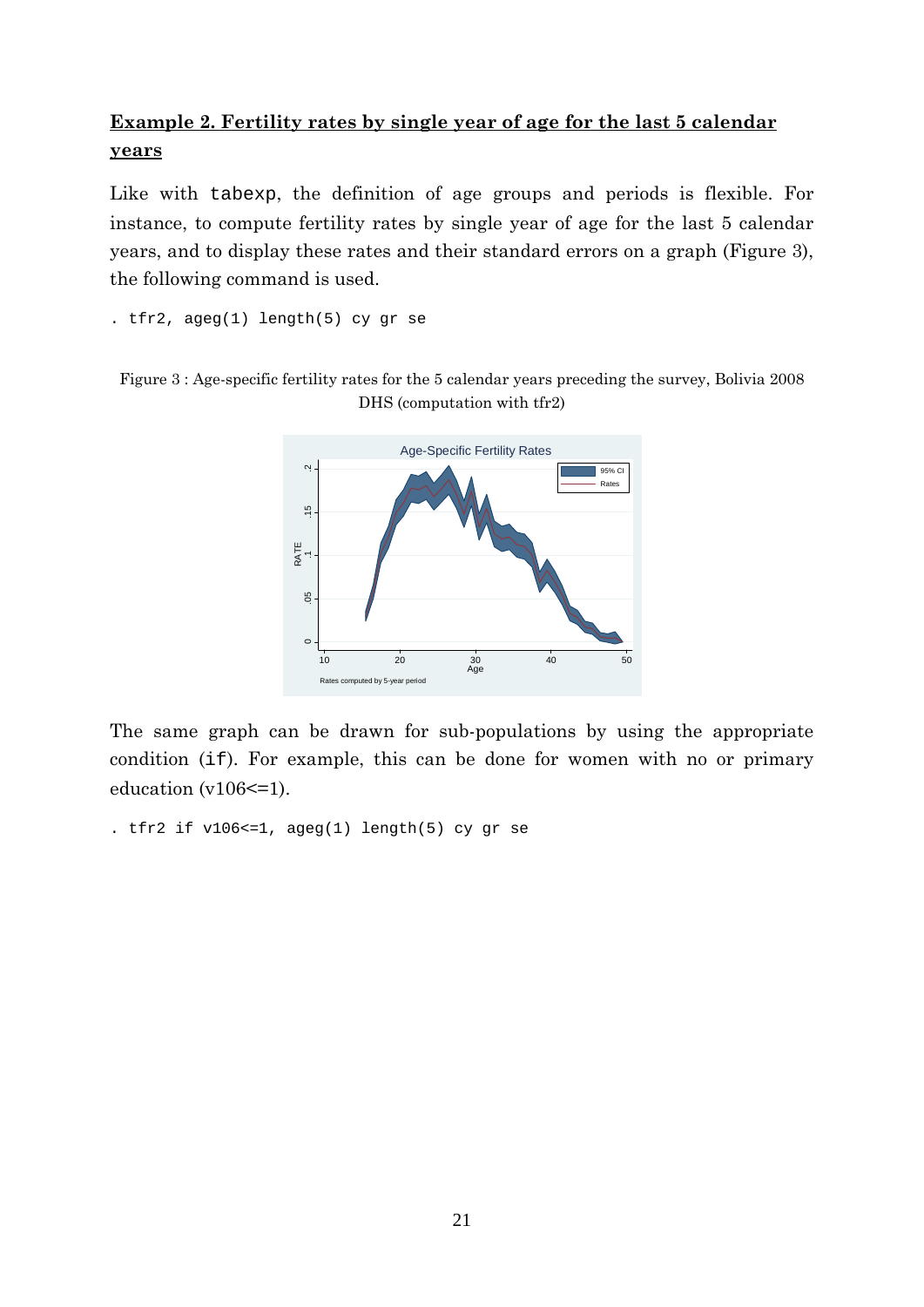Figure 4 : Age-specific fertility rates for the 5 calendar years preceding the survey among women with no or primary education, Bolivia 2008 DHS (computation with tfr2)



### **Example 3. Using tfr2 with WFS data**

tfr2 can also be used with data from other surveys, as long as they are organized in a similar way as the DHS. For instance, WFS data can be very easily be exploited with tfr2. The example below computes age-specific fertility rates in Colombia with the 1976 WFS data available on German Rodriguez' website14, and replicates his results. The data set (a selection of variables in Stata format) is downloaded from the website<sup>15</sup>, and appropriate variable names are used for the date of survey, the date of birth of the woman, and the dates of birth of the children.

```
. use http://data.princeton.edu/eco572/datasets/cofertx, clear
```

```
. tfr2, dates(v007) wb(v008) bvar(b0*2 b1*2) ageg(1) gr se
```
 $14 \frac{\text{http://data.princeton.edu/eco572/asfr.html}}{15}$  Contrary to this file for Colombia, WFS data are not directly available in Stata format. However, they can be downloaded from Princeton's Office of Population Research website, and easily imported in Stata.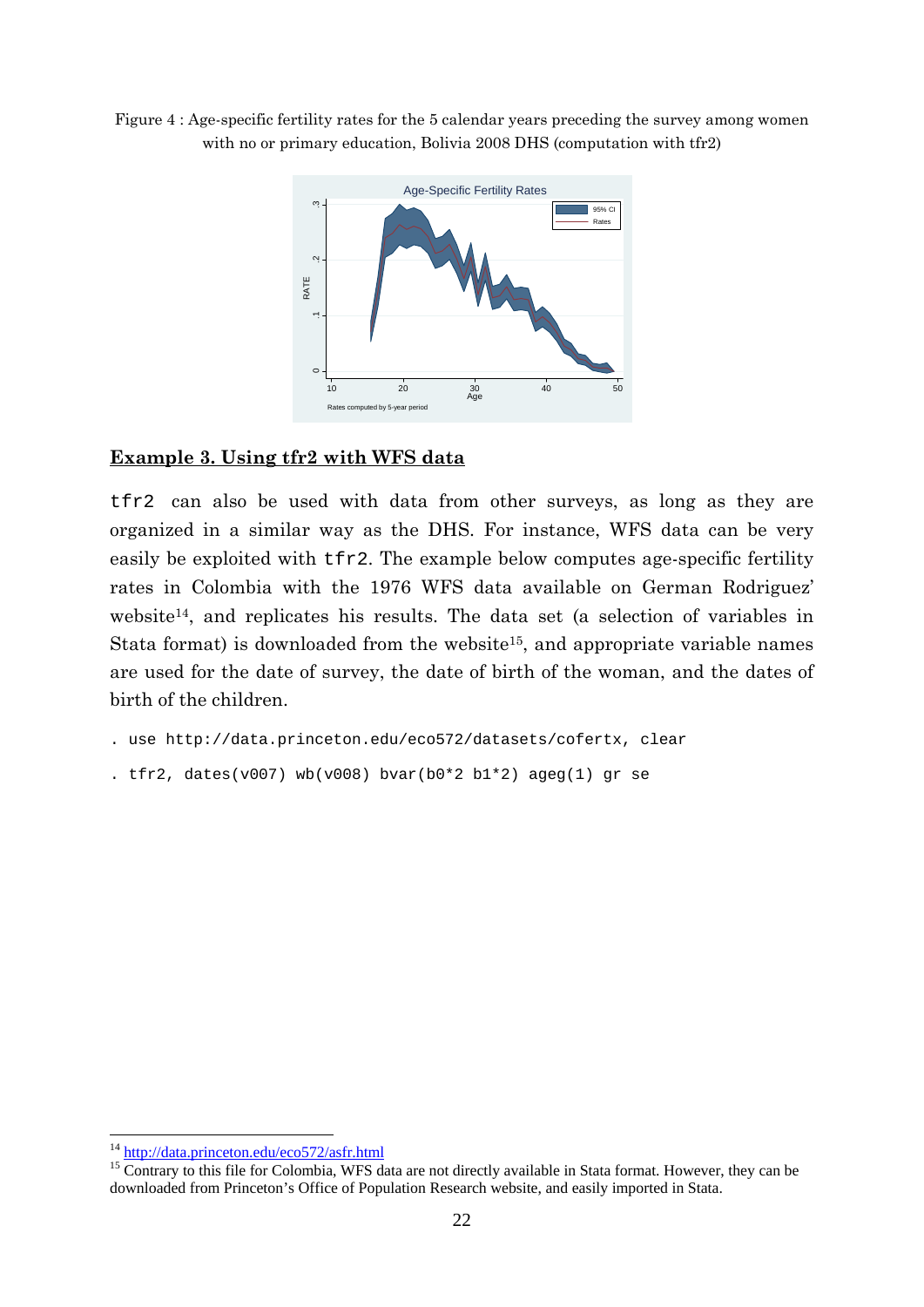Figure 5 : Age-specific fertility rates for the 3 years preceding the survey, Colombia 1976 WFS (computation with tfr2)



## **6.3 tfr2 to reconstruct fertility trends**

Assuming that the age pattern of fertility is fairly stable, tfr2 can be used to reconstruct TFR (15-49) over 10 to 20 years. One of the use of this approach is to evaluate data quality. Birth histories in DHS may be affected by various types of errors, notably displacement and omissions of births (Schoumaker, 2011). The lengthy health module, which usually is restricted to births from January five years before the survey, may encourage interviewers to displace and/or omit births to avoid asking these questions. The reconstruction of TFR by calendar years offers a useful check of data quality: a sudden drop in the TFR at the cutoff year of the health module provides evidence of displacements and/or omissions of births.

## **Example 1. Reconstructing the TFR (15-49) over 15 years**

We illustrate this with the 2003 Mozambique survey:

```
. use mzir41fl.dta, clear 
. tfr2, len(15) trend(1) cy gt se
```
This computes and displays TFRs for the last 15 calendar years (Table 13, Figure 6). This figure shows a sudden drop in the TFR (from 7.2 to 5.3) at the start of the health module (year 1998). This clearly suggests displacements and/or omissions of births as a result of the health module.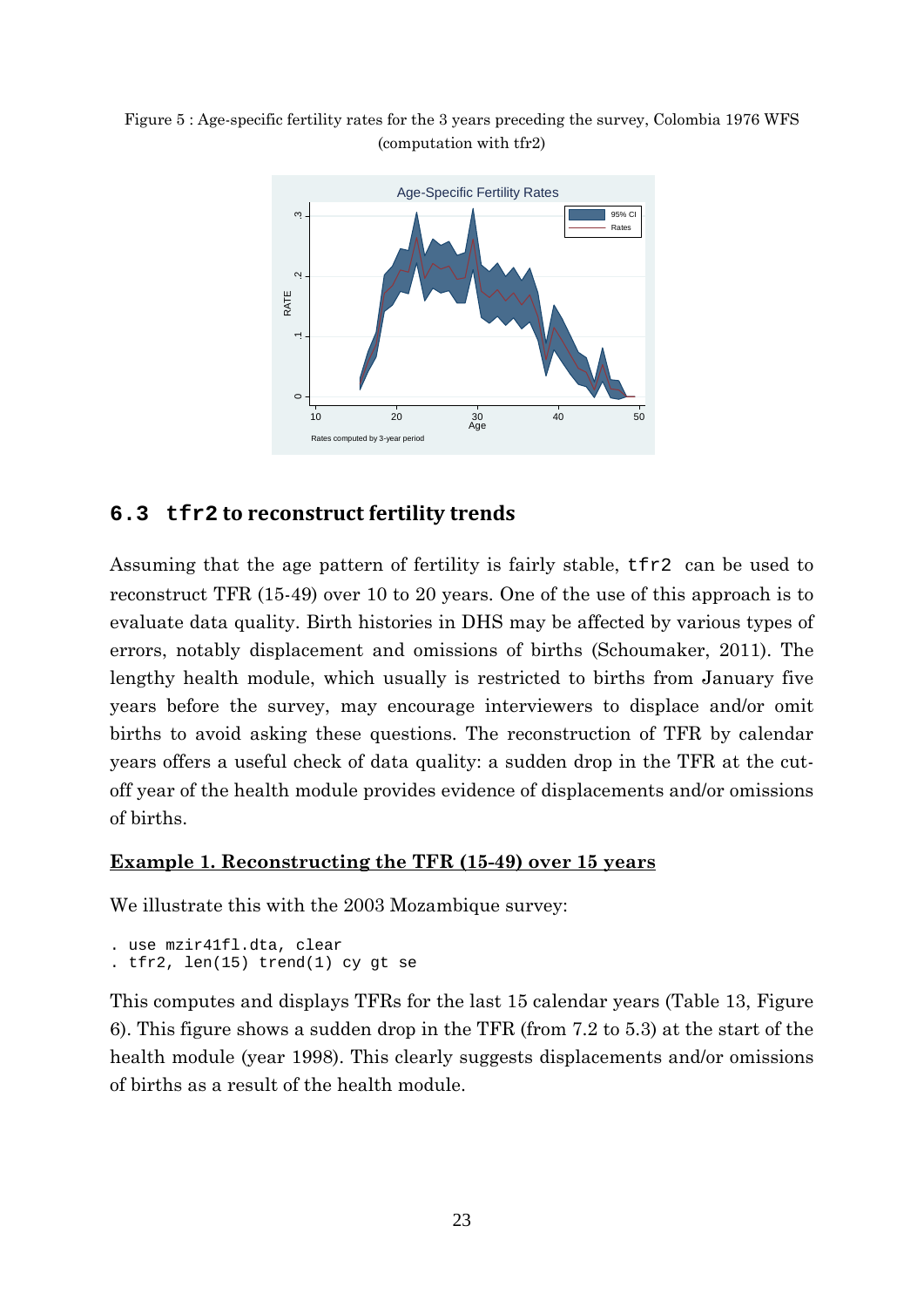| Preparing table of events and exposure for 15 calendar year(s) preceding the year |          |                      |              |        |                                |          |  |  |  |
|-----------------------------------------------------------------------------------|----------|----------------------|--------------|--------|--------------------------------|----------|--|--|--|
| of the survey                                                                     |          |                      |              |        |                                |          |  |  |  |
| Period covered: $1/1988$ to $12/2002$                                             |          |                      |              |        |                                |          |  |  |  |
| Central date is 1995.5                                                            |          |                      |              |        |                                |          |  |  |  |
|                                                                                   |          |                      |              |        |                                |          |  |  |  |
| ASFRs and TFR                                                                     |          |                      |              |        |                                |          |  |  |  |
|                                                                                   |          |                      |              |        |                                |          |  |  |  |
| events                                                                            | Coef.    | Std. Err.            | $\mathbf{z}$ | P >  z | [95% Conf. Interval]           |          |  |  |  |
|                                                                                   |          |                      |              |        |                                |          |  |  |  |
| $Rate_1519$                                                                       | .1815951 | .0023213             | 78.23        | 0.000  | .1770455                       | .1861447 |  |  |  |
| Rate 2024                                                                         | .2638362 | .0030106             | 87.64        | 0.000  | .2579356                       | .2697368 |  |  |  |
| Rate_2529                                                                         | .2487996 | .0032528             | 76.49        | 0.000  | .2424242                       | .255175  |  |  |  |
| Rate_3034                                                                         | .2148552 | .0033955             | 63.28        | 0.000  | .2082001                       | .2215103 |  |  |  |
| Rate_3539                                                                         | .16426   | .0036163             | 45.42        | 0.000  | .1571722                       | .1713479 |  |  |  |
| Rate 4044                                                                         | .0984417 | .0038761             | 25.40        | 0.000  | .0908446                       | .1060387 |  |  |  |
| Rate 4549                                                                         | .0539136 | .0057074             | 9.45         | 0.000  | .0427273                       | .0651    |  |  |  |
| TFR                                                                               | 6.128507 | .049305 124.30 0.000 |              |        | 6.031871 6.225143              |          |  |  |  |
|                                                                                   |          |                      |              |        |                                |          |  |  |  |
| events                                                                            | Coef.    | Std. Err.            | $\mathbf{z}$ |        | $P >  z $ [95% Conf. Interval] |          |  |  |  |
| $TFR_0$                                                                           | 6.211032 | .1880453 33.03 0.000 |              |        | 5.84247 6.579594               |          |  |  |  |
| $TFR_1$                                                                           | 6.298593 | .1825654             | 34.50        | 0.000  | 5.940771                       | 6.656415 |  |  |  |
| $TFR_2$                                                                           | 6.168181 | .1739772             | 35.45        | 0.000  | 5.827192                       | 6.50917  |  |  |  |
| $TFR_3$                                                                           | 6.432248 | .1722874             | 37.33        | 0.000  | 6.094571                       | 6.769925 |  |  |  |
| $TFR_4$                                                                           | 5.497554 | .1542499             | 35.64        | 0.000  | 5.19523                        | 5.799878 |  |  |  |
| $TFR_5$                                                                           | 6.759918 | .1673467             | 40.39        | 0.000  | 6.431924                       | 7.087912 |  |  |  |
| $TFR_6$                                                                           | 6.273411 | .1564374             | 40.10        | 0.000  | 5.966799                       | 6.580023 |  |  |  |
| $TFR_7$                                                                           | 6.924626 | .1602401             | 43.21        | 0.000  | 6.610561                       | 7.238691 |  |  |  |
| $TFR_8$                                                                           | 6.587153 | .152109              | 43.31        | 0.000  | 6.289025                       | 6.885281 |  |  |  |
| $TFR_9$                                                                           | 7.191718 | .1562976             | 46.01        | 0.000  | 6.885381                       | 7.498056 |  |  |  |
| TFR_10                                                                            | 5.31216  | .1303093             | 40.77        | 0.000  | 5.056758                       | 5.567562 |  |  |  |
| $TFR_11$                                                                          | 5.872705 | .1342655             | 43.74        | 0.000  | 5.60955                        | 6.135861 |  |  |  |
| $TFR_12$                                                                          | 6.394283 | .1370163             | 46.67        | 0.000  | 6.125736                       | 6.662829 |  |  |  |
| TFR_13                                                                            | 5.292314 | .1217126             | 43.48        | 0.000  | 5.053762                       | 5.530866 |  |  |  |
| TFR 14                                                                            | 5.664699 | .1239034             | 45.72        | 0.000  | 5.421852                       | 5.907545 |  |  |  |
|                                                                                   |          |                      |              |        |                                |          |  |  |  |

### Table 13. Total fertility rate (15-49) for the 15 calendar years preceding the survey, Mozambique 2003 DHS (computation with tfr2)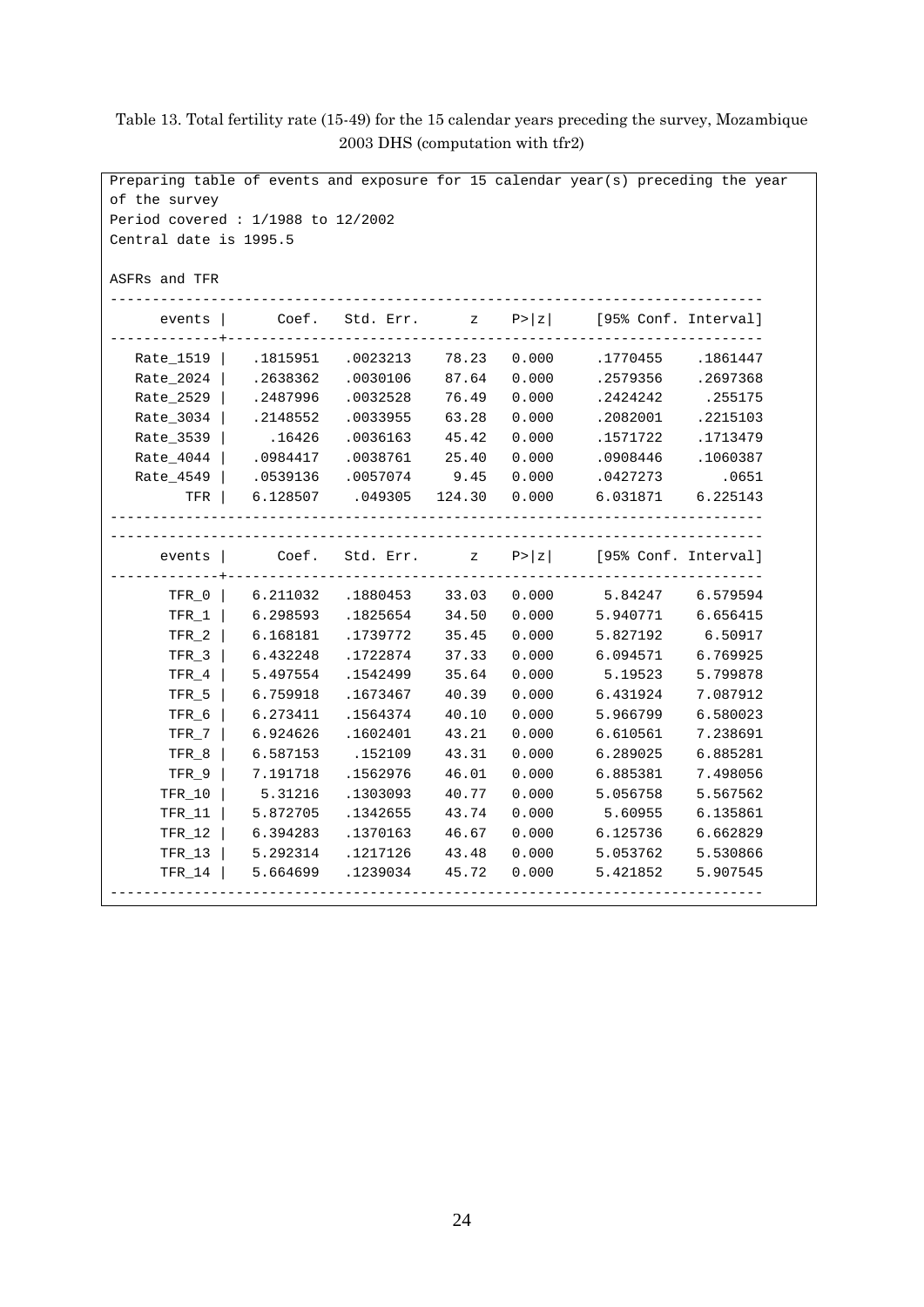Figure 6 : Total fertility rate (15-49) for the 15 calendar years preceding the survey, Mozambique 2003 DHS (computation with tfr2)



#### **Example 2. Reconstructing the adolescent fertility over 25 years**

Trends can also be reconstructed for a specific age-group; this allows reconstructing trends over long periods for young age groups. For instance, the command below is used to reconstruct fertility rates between 15 and 19 (partial total fertility rate) over the last 30 calendar years with the 2011 Ethiopia DHS. Overall, there is a downward trend over the last 10 years. Like in the previous example, some of this decline may reflect data quality issues (Figure 7).

```
. use etir60fl.dta 
. tfr2, len(30) trend(1) minage(15) maxage(19) gt se cy
```
Figure 7 : Total fertility rate (15-19) for the 25 calendar years preceding the survey, Ethiopia 2011 DHS (computation with tfr2) (note : dates are recorded in Ethiopian calendar).

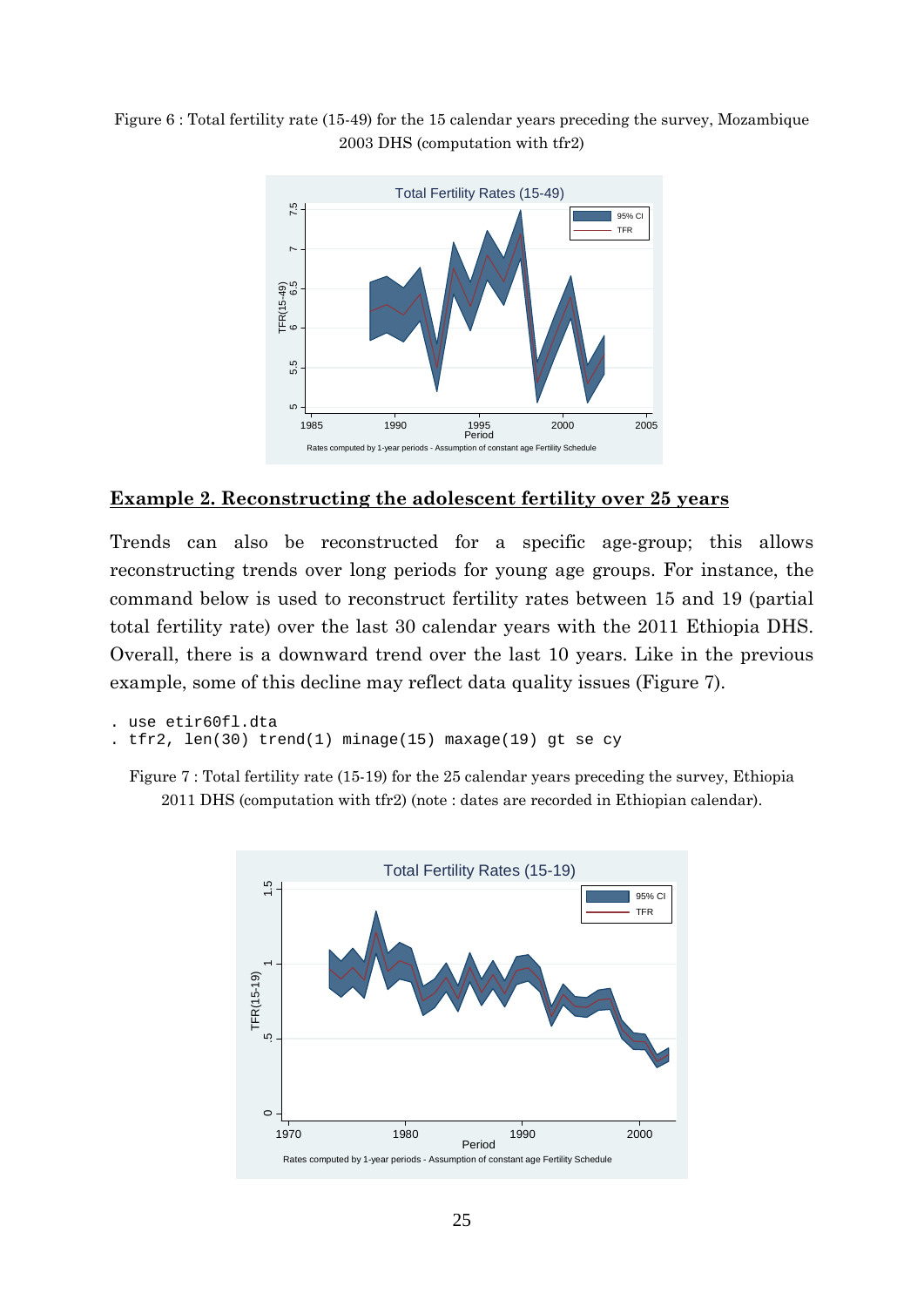# **Example 3. Comparing reconstructed fertility trends from successive surveys**

This tool can also be used to compare reconstructed fertility trends from successive surveys. This can be used to reconstruct long term fertility trends, as well as to evaluate data quality. The example below compares fertility trends from two surveys in Mozambique. Using tfr2, this is done with only a few lines of syntax: tfr2 is used for each survey, results from tfr2 for the various surveys are appended, and a graph of fertility trends from successive surveys is drawn.

```
.cd "c:\DHS\"
.local listDHS mzir31fl mzir41fl 
.foreach survey of local listDHS { 
.use `survey'.dta, clear 
.tfr2, len(15) trend(1) cy savetr(trend_`survey'.dta, replace) 
.use trend_`survey'.dta, clear 
.rename TFR1 TFR_`survey' 
.sort date 
.save, replace 
.} 
.use trend_mzir31fl.dta, clear 
.append using trend_mzir41fl.dta
```

```
.twoway (line TFR_mzir31fl date, sort) (line TFR_mzir41fl date, sort)
```




. Figure 8 shows the results for the 1997 and 2003 Mozambique surveys, clearly illustrating the discrepancy between recent fertility in the 1997 survey, and fertility at the same time estimated from the 2003 survey.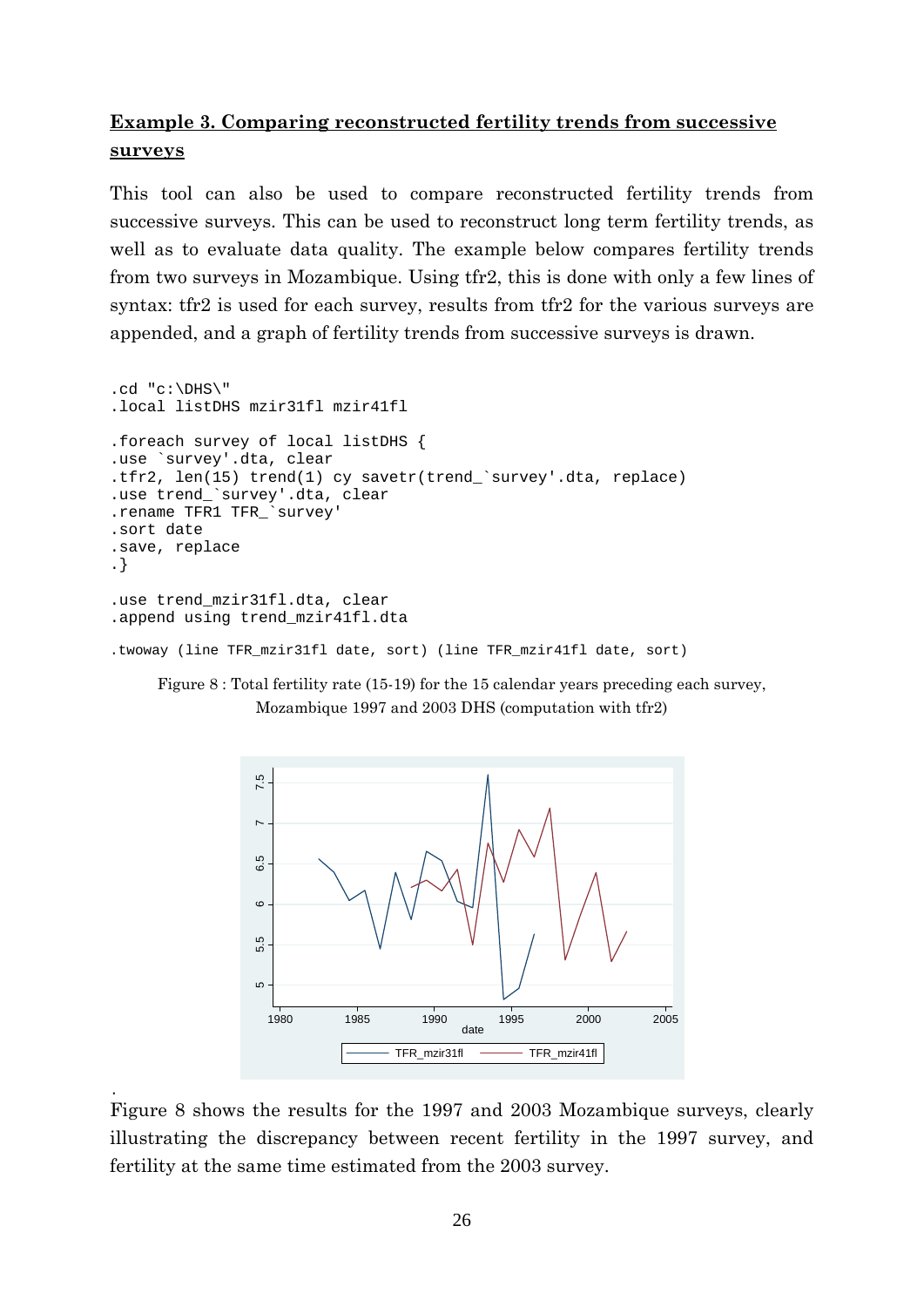#### **6.4 tfr2 to compute rate ratios**

Finally, tfr2 can be used to compute rate ratios of categorical variables. If the age pattern of fertility if fairly similar across categories, rate ratios can be interpreted as ratios of TFRs. One or several covariates can be included in tfr2.

#### **Example 1. Fertility differentials by education**

The table below shows the results for educational differentials in Bolivia: v106 is used as a covariate in this way:

. tfr2 v106

Table 14. Fertility rates and rate ratios by level of education for the 3 years preceding the survey, Bolivia 2008 DHS (computation with tfr2)

```
. tfr2 v106 
Explanatory variables : i.v106
Preparing table of events and exposure for 3 year(s) preceding the survey 
Period covered : 3/2005 to 2/2008 
Central date is 2006.7433 
ASFRs and TFR for reference category 
  ------------------------------------------------------------------------------ 
      events | Coef. Std. Err. z P>|z| [95% Conf. Interval] 
-------------+---------------------------------------------------------------- 
   Rate_1519 | .1659365 .0113884 14.57 0.000 .1436156 .1882574 
   Rate_2024 | .3320382 .0212186 15.65 0.000 .2904504 .373626 
   Rate_2529 | .3036214 .0187965 16.15 0.000 .266781 .3404619 
  Rate_3034 | .2121667 .0136634 15.53 0.000 .1853869 .2389466
   Rate_3539 | .1504648 .0101269 14.86 0.000 .1306163 .1703132 
   Rate_4044 | .0647875 .0053812 12.04 0.000 .0542405 .0753345 
   Rate_4549 | .011172 .0022602 4.94 0.000 .0067421 .0156018 
         TFR | 6.200936 .3566418 17.39 0.000 5.501931 6.899941 
      ------------------------------------------------------------------------------ 
Rate ratios of explanatory variables 
------------------------------ 
    Variable | Rate_ratios 
-------------+---------------- 
   Iv106_1 .75309453***
    _Iv106_2 | .48176432*** 
    _Iv106_3 | .29574878*** 
------------------------------ 
legend: * p<.1; ** p<.05; *** p<.01
```
Age-specific fertility rates and TFRs are computed for the reference category (uneducated women), and rate ratios are displayed for the other categories of education. This shows that fertility among the highly educated (v106=3) is equal to 30% of the fertility among uneducated women (v106=0). This estimate relies on the assumption of proportionality of rates (constant age pattern of fertility).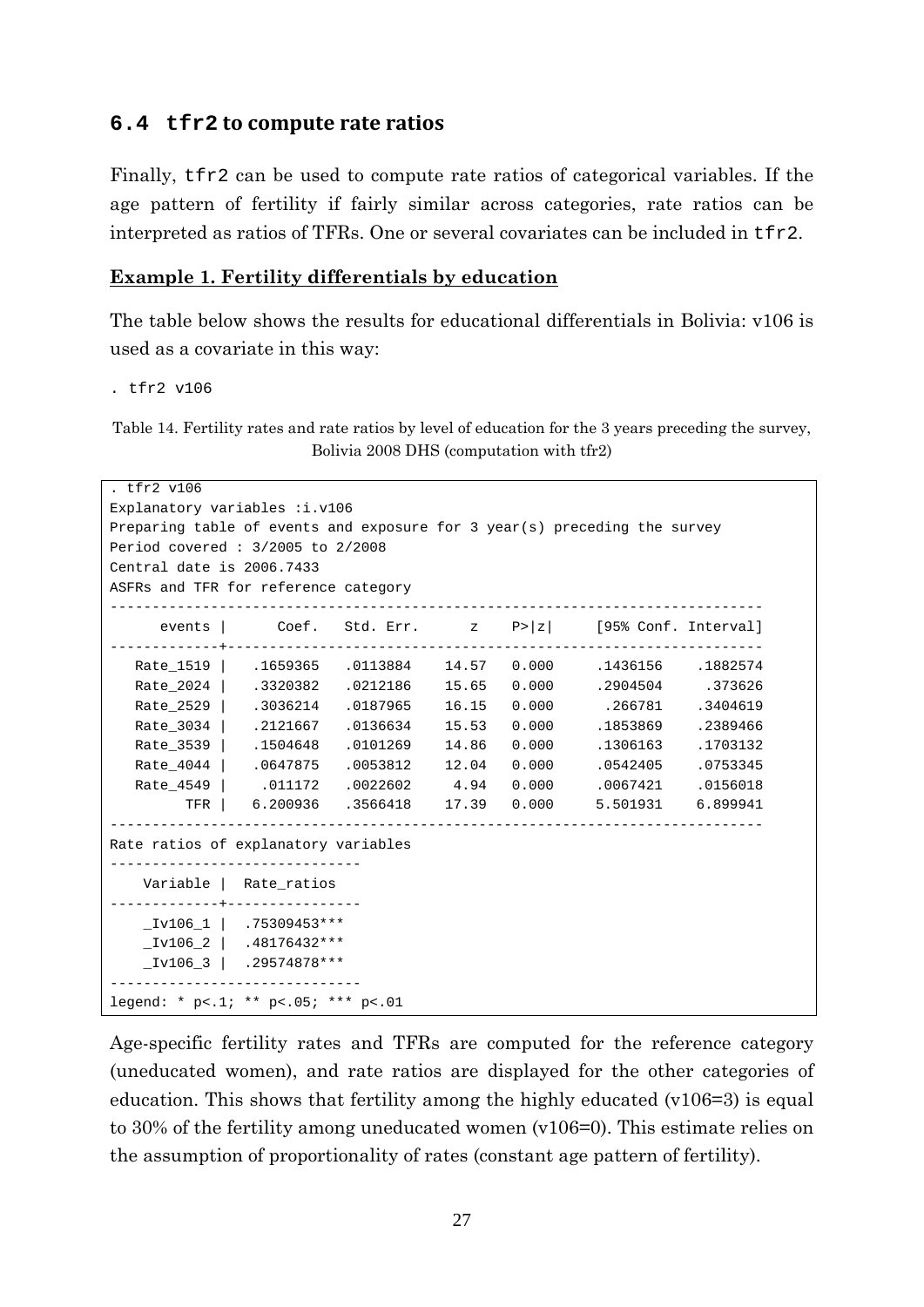Another way to measure fertility differentials with tfr2 is to do stratified analyses. This is done using the by prefix.

. by v106, sort : tfr2

This offers a quick way to compute fertility rates by level of education without making the assumption of proportionality of rates. Results (not shown) indicate that the TFR among the highly educated is equal to 1.88, and is 6.11 among women without education. The ratio is 0.307, very close to the ratio estimated with the assumption of proportionality of rates.

## **Example 2. Multivariate model of recent fertility**

A major interest of regression is of course the possibility of including several covariates. The following command evaluates the net effect of education, controlling for standard of living quintiles (v190) and place of residence (v025). The TFR of the highly educated is half that of the uneducated, controlling for place of residence and standard of living. In other words, the net effect of education on recent fertility is smaller when controlling for these two variables, but it remains very strong.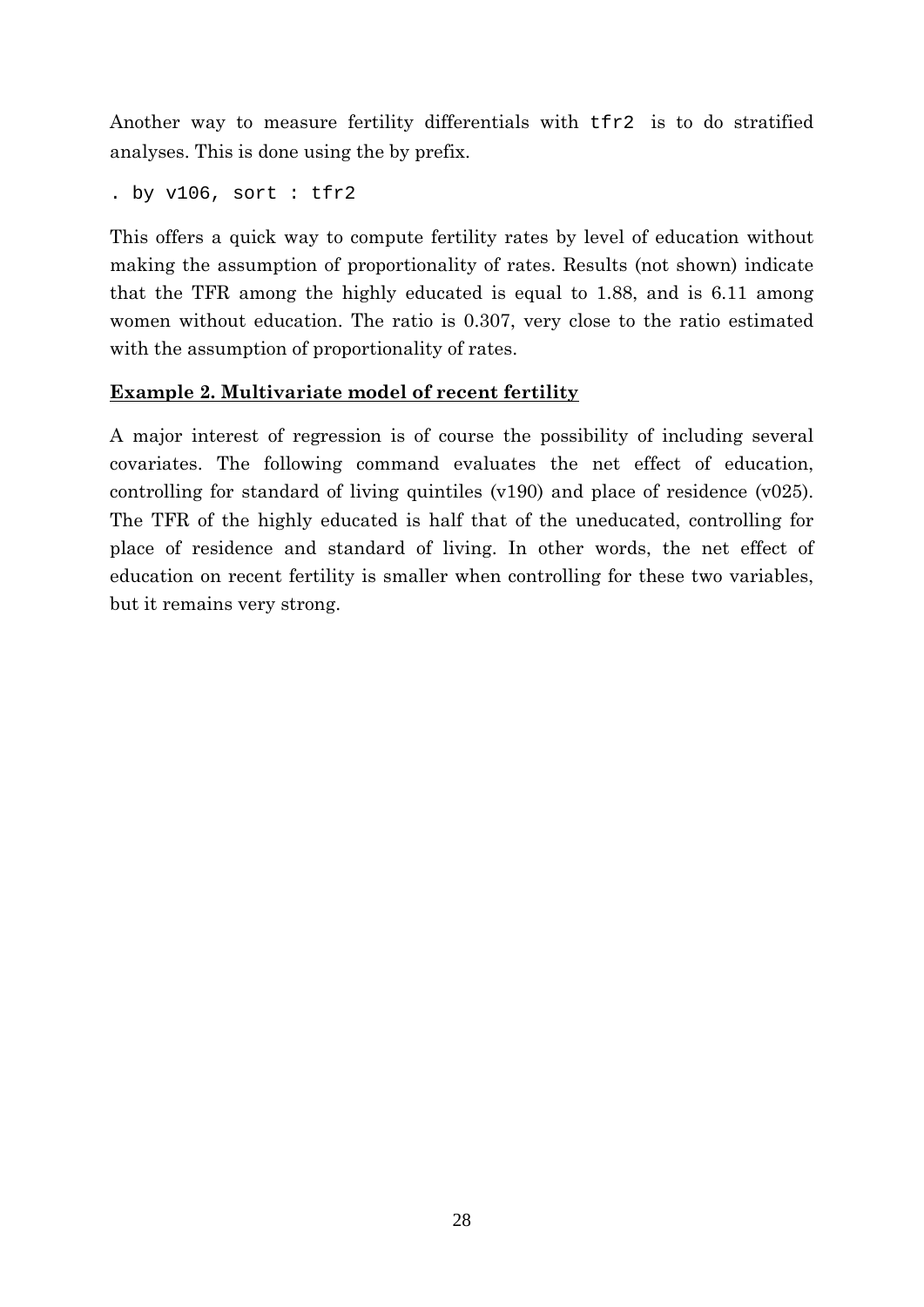Table 15. Fertility rates and rate ratios by level of education, standard of living and place of residence for the 3 years preceding the survey, Bolivia 2008 DHS (computation with tfr2)

| . tfr2 v106 v190 v025                                                     |                                                                                       |  |                                                                   |        |
|---------------------------------------------------------------------------|---------------------------------------------------------------------------------------|--|-------------------------------------------------------------------|--------|
| Explanatory variables : i.v106 i.v190 i.v025                              |                                                                                       |  |                                                                   |        |
| Preparing table of events and exposure for 3 year(s) preceding the survey |                                                                                       |  |                                                                   |        |
| Period covered: $3/2005$ to $2/2008$                                      |                                                                                       |  |                                                                   |        |
| Central date is 2006.7433                                                 |                                                                                       |  |                                                                   |        |
| ASFRs and TFR for reference category                                      |                                                                                       |  |                                                                   |        |
|                                                                           |                                                                                       |  |                                                                   |        |
|                                                                           |                                                                                       |  | events   Coef. Std. Err. $z$ P>  z  [95% Conf. Interval]          |        |
| ---------+                                                                |                                                                                       |  |                                                                   |        |
|                                                                           |                                                                                       |  | Rate_1519   .2092753 .0171795 12.18 0.000 .1756041 .2429465       |        |
|                                                                           |                                                                                       |  | Rate 2024   .4187188 .0325912 12.85 0.000 .3548411 .4825964       |        |
|                                                                           |                                                                                       |  | Rate_2529   .3958473 .0302568 13.08 0.000 .3365449 .4551496       |        |
|                                                                           |                                                                                       |  | Rate_3034   .2830199 .0223 12.69 0.000 .2393127 .3267271          |        |
|                                                                           |                                                                                       |  | Rate_3539   .2026897 .016451 12.32 0.000 .1704464 .234933         |        |
|                                                                           |                                                                                       |  | Rate_4044   .0889283 .0084194 10.56 0.000 .0724266                | .10543 |
|                                                                           |                                                                                       |  | Rate_4549   .0154882 .0032149   4.82   0.000   .009187   .0217893 |        |
| TFR                                                                       |                                                                                       |  | 8.069837 .5885014 13.71 0.000 6.916396 9.223279                   |        |
| Rate ratios of explanatory variables                                      |                                                                                       |  |                                                                   |        |
|                                                                           | ----------------------------<br>Variable   Rate_ratios<br>----------+---------------- |  |                                                                   |        |
|                                                                           | $_{\texttt{1v106}\_1}$ .86432752**                                                    |  |                                                                   |        |
|                                                                           | $_{\text{IV106}\_2}$   .70679347***                                                   |  |                                                                   |        |
|                                                                           | $TV106_3$ .52205846***                                                                |  |                                                                   |        |
|                                                                           | $_{\texttt{IV190\_2}}$   .74646236***                                                 |  |                                                                   |        |
|                                                                           | $_{\text{IV190\_3}}$ .6072534***                                                      |  |                                                                   |        |
|                                                                           | $_{\texttt{IV190\_4}}$   .4701975***                                                  |  |                                                                   |        |
|                                                                           | $TV190_5$ .37893003***                                                                |  |                                                                   |        |
|                                                                           | $_{1v025}$   .88987723***                                                             |  |                                                                   |        |
| legend: * p<.1; ** p<.05; *** p<.01                                       |                                                                                       |  |                                                                   |        |

### **7. Conclusion**

tfr2 is a user-friendly and flexible tool for analyzing birth histories with the Stata software. By facilitating the descriptive and exploratory analyses of birth history data, this tool may contribute to valorizing the large amount of fertility data collected since the 1970s. It may notably be used to reconstruct fertility trends over long periods, to facilitate the evaluation of data quality, to compute fertility rates for specific populations (not published in survey reports…).

tfr2 covers a limited set of analyses, mainly descriptive. Other important indicators (parity progression ratios, parity-specific fertility rates,…) are not currently implemented in tfr2, but similar tools could complement this one.